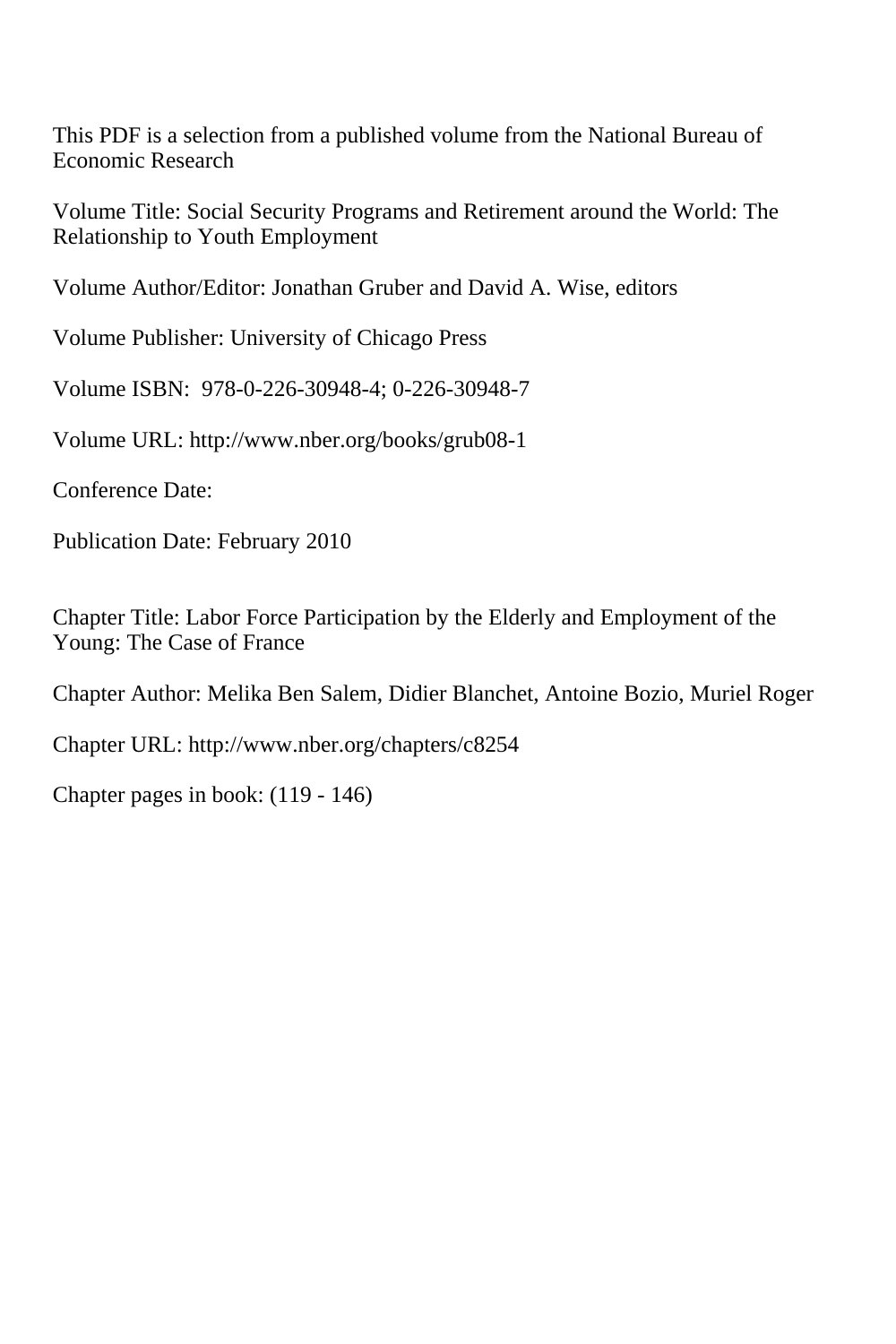# **Labor Force Participation by the Elderly and Employment of the Young** The Case of France

Melika Ben Salem, Didier Blanchet, Antoine Bozio, and Muriel Roger

## **4.1 Introduction**

One of the justifications that has been provided for early retirement policies in developed countries is the idea that such policies can facilitate access to the labor market for younger people and help lower global unemployment. Such a belief has undoubtedly played a role in France, where early retirement policies started to expand during the 1970s in response to rising unemployment.

Three decades later, France not only ends up with one of the lowest employment rates for the elderly among the Organization for Economic Cooperation and Development countries but also with one of the highest youth unemployment rates. Given such an outcome, beliefs about the efficiency of early retirement policies have considerably lost ground. Even if the idea of making room for new generations remains a frequent self justification for individuals who choose to retire early, few economists or policymakers would now argue that early retirement policies are a miracle tool for fighting unemployment. The political agenda has rather shifted

Melika Ben Salem is a professor at the Université Paris-Est Marne- la-Vallée and a lecturer at the Paris School of Economics (INRA). Didier Blanchet is head of the department of General Economic Studies at the French National Statistical Institute (INSEE). Antoine Bozio is a senior research economist at the Institute for Fiscal Studies. Muriel Roger is a research economist at the Paris School of Economics (INRA) and a member of the department of General Economic Studies at the French National Statistical Institute (INSEE).

This chapter forms part of the International Social Security Project at the NBER. The authors are grateful to the other participants of that project. Material from the Enquete Emploi was made available by the Centre Quetelet. Any errors are the responsibility of the authors alone.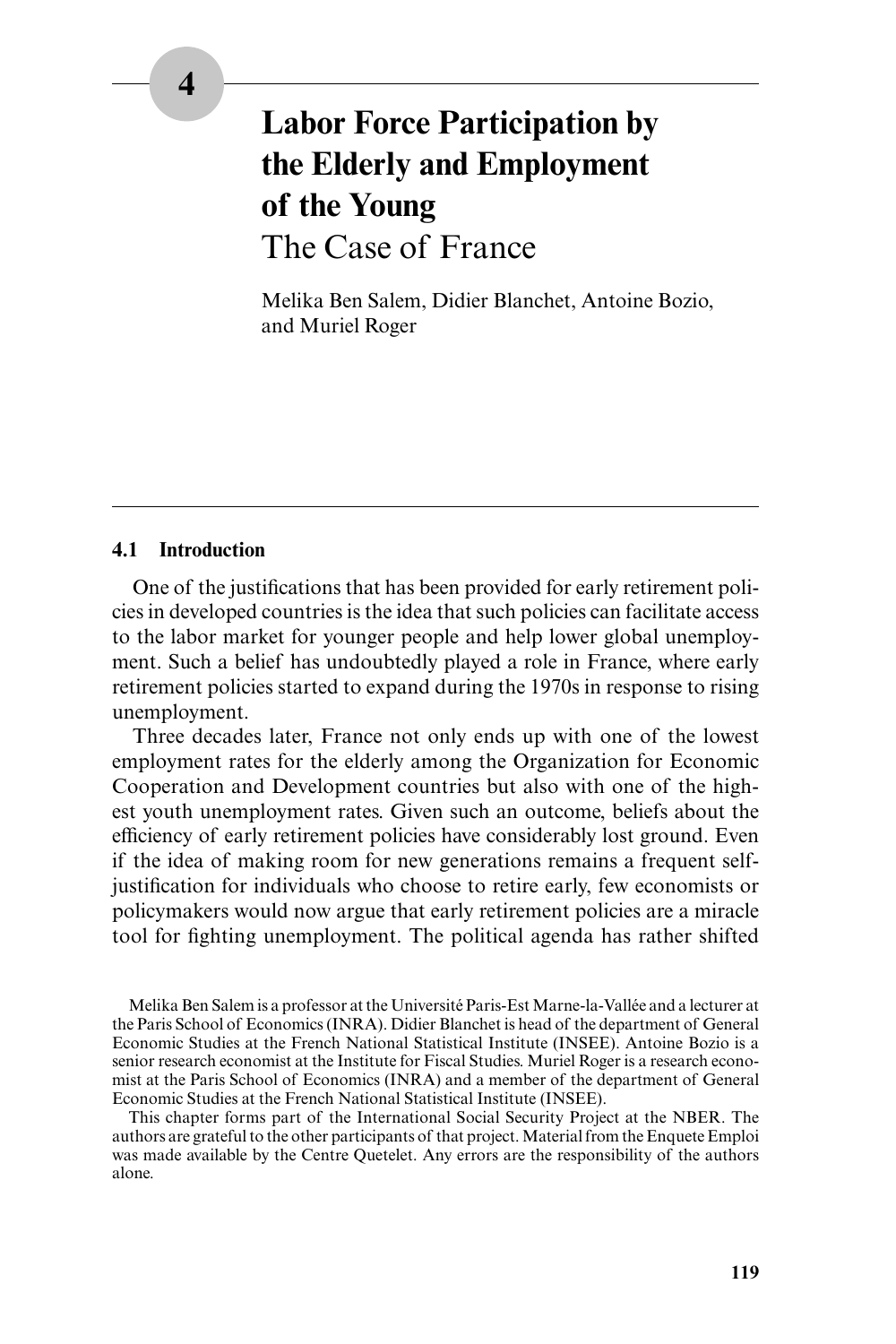toward increasing activity and employment rates for older workers, especially since the 2003 pension reform.

But some questions remain. One is retrospective: how far must we push the idea that these policies have been ineffective or counterproductive? Can we definitely be confident that such policies have been of no help, even for the short run? To put it in another way, would our labor market situation have been better or worse without these early retirement policies?

The other question is symmetrical and prospective: are we sure that returning to higher retirement ages will have no adverse effects on unemployment rates? This remains a key political issue in France (Blanchet and Legros 2002). There are some advocates of the supply- side view that a strong positive shock on incentives to remain in the labor force for older workers could be sufficient to increase the employment rate for older workers while causing no harm to younger ones (D'Autume, Betbeze, and Hairault 2005). But detractors of such a policy argue that at least in the short run, it will only make unemployment worse for all age groups, with no net financial gains for social insurance. They believe that measures aimed at increasing the retirement age should not be pursued before any significant decline of the unemployment rate or even before the downturn of the labor force leads us to situations of labor shortage. In short, even if there is an increasing consensus on the fact that increasing the retirement age is more or less unavoidable in front of expected demographic trends, views continue to diverge concerning the optimal timing, intensity, and modalities of such an increase.

In this context, any empirical element on the articulation between retirement policies and general equilibrium on the labor market is welcome. The present chapter will try to contribute to this debate by concentrating on the retrospective issue. Its objective is to study the long- term relationship between labor force participation (LFP) of the old and unemployment of the young. The chapter will be organized as follows. Section 4.2 will be devoted to a presentation of the main reforms of social security and early retirement schemes since the beginning of the 1970s. We will pay particular attention to the role played by labor market considerations in justifying these reforms. Section 4.3 will then present one assessment of the incidence of these changes on labor market outcomes for younger workers. This first approach will correlate LFP for older workers with employment or unemployment rates for young or middle- age workers. One limit of this approach is that changes in LFP rates for senior workers do not only reflect the impact of retirement policies. Employment rates for all age groups are influenced by general labor market conditions, and this might lead to spurious correlation due to a simultaneity issue. Controlling for the economic cycle is one way to minimize this bias, but this comes at a cost—namely, that of abandoning the search for an unconditional relationship between young and old employment. The main criticism of economists regarding early retirement policies is that they don't take into account the knock- on effect on output.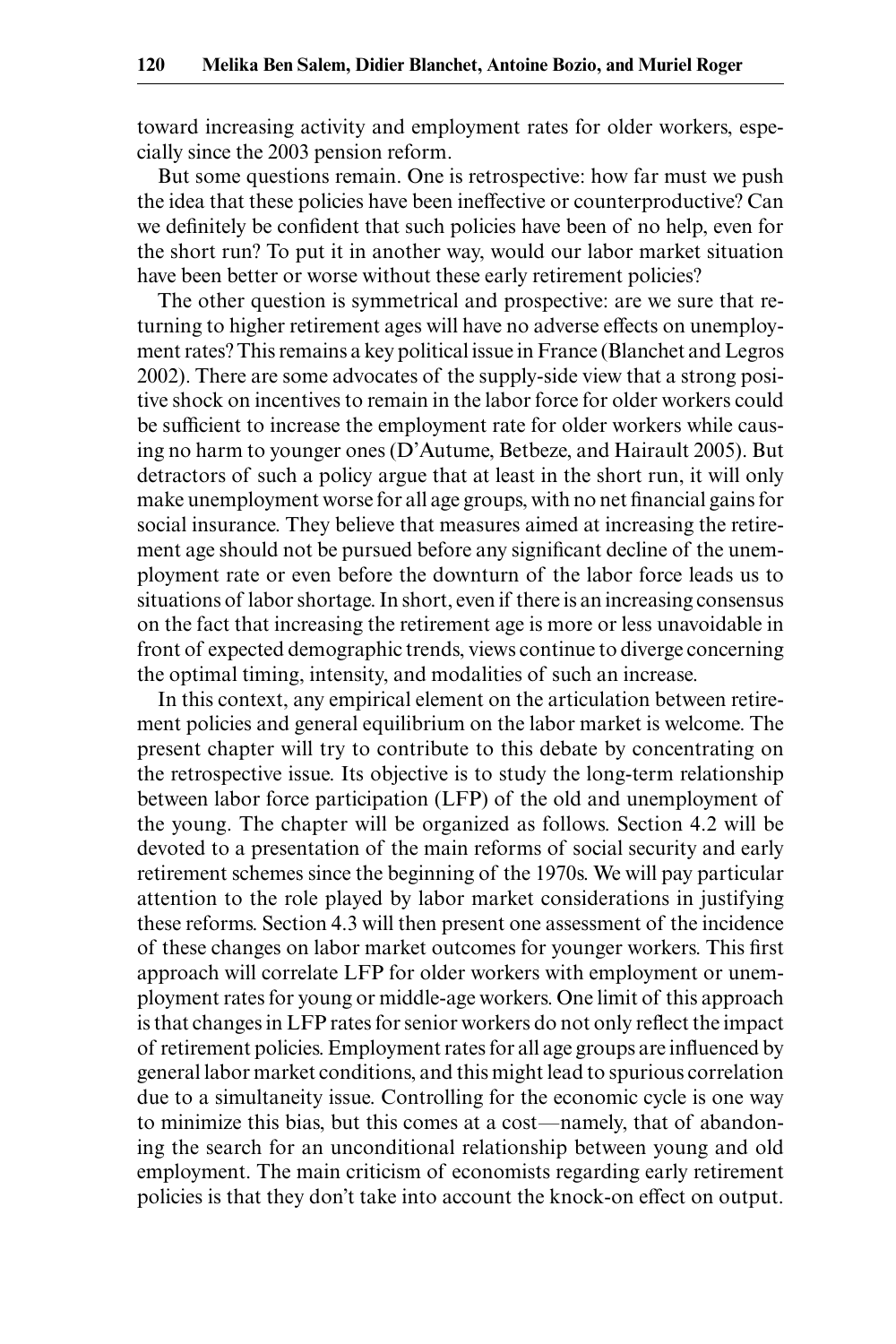Testing substitution conditional on output would therefore not be sufficient to establish the long- term efficiency or inefficiency of these policies. Even when controlling for the economic cycle, one may want to look for more direct effects of pension reforms on employment of the youth.

Therefore, the rest of the chapter tries to adopt another strategy, which assesses directly the impact of incentives to early retirement on youth unemployment. This strategy involves two steps. The first one is to build indicators that measure the intensity of these incentives. This step is presented in section 4.4.1. Once this has been done, these indicators are used as explanatory variables for labor market outcomes of the different age groups in section 4.4.2. This second strategy is not without flaws, either. In the case of France, we show that the incentives are themselves endogenous; that is, they have been put in place at times of rising unemployment. This means that a causal interpretation of our results remains problematic. The conclusion will come back to the general interpretation of our results.

#### **4.2 Background: Debates and Policies**

The aim of this section is to present a brief history of the development of early retirement in France, with specific attention to the role played by labor market considerations in debates that have accompanied this trend.

Several factors have converged in favor of these policies. The aspiration of workers or labor unions to early retirement has naturally played a strong role; it was the continuation of the fight against "work alienation." In the 1970s, a campaign slogan of the CGT (*Confédération Générale du Travail*), a communist-inspired union, was thus "Better Retired than Unemployed" (Guillemard 1983). In 1997, four years after the first reform that tried to increase the normal retirement age, the CGT union still officially favored the fifty-five-year-old retirement age for everyone, in particular with the goal to lower unemployment. According to a poll released at the time in the daily newspaper *Le Monde,* 61 percent of French people were in favor of "the 55 retirement age in order to lower unemployment."<sup>1</sup> Surveys on the perception of early retirement by employees also showed that if the first reason for accepting early retirement was the wish to stop working, many employees stated the need to leave jobs for the young as a clear motivation for their choice (Caussat and Roth 1997). The attraction for early retirement still remains relatively high in France compared to other countries, according to some results from the Survey of Health, Ageing, and Retirement in Europe (SHARE; Blanchet and Debrand 2008).

But employers and governments have also played a large role in the development of this "culture of early exit," to use an expression coined by Guillemard (2003). Employers saw these early exits as a way to facilitate

<sup>1.</sup> *Le Monde,* January 9, 1997.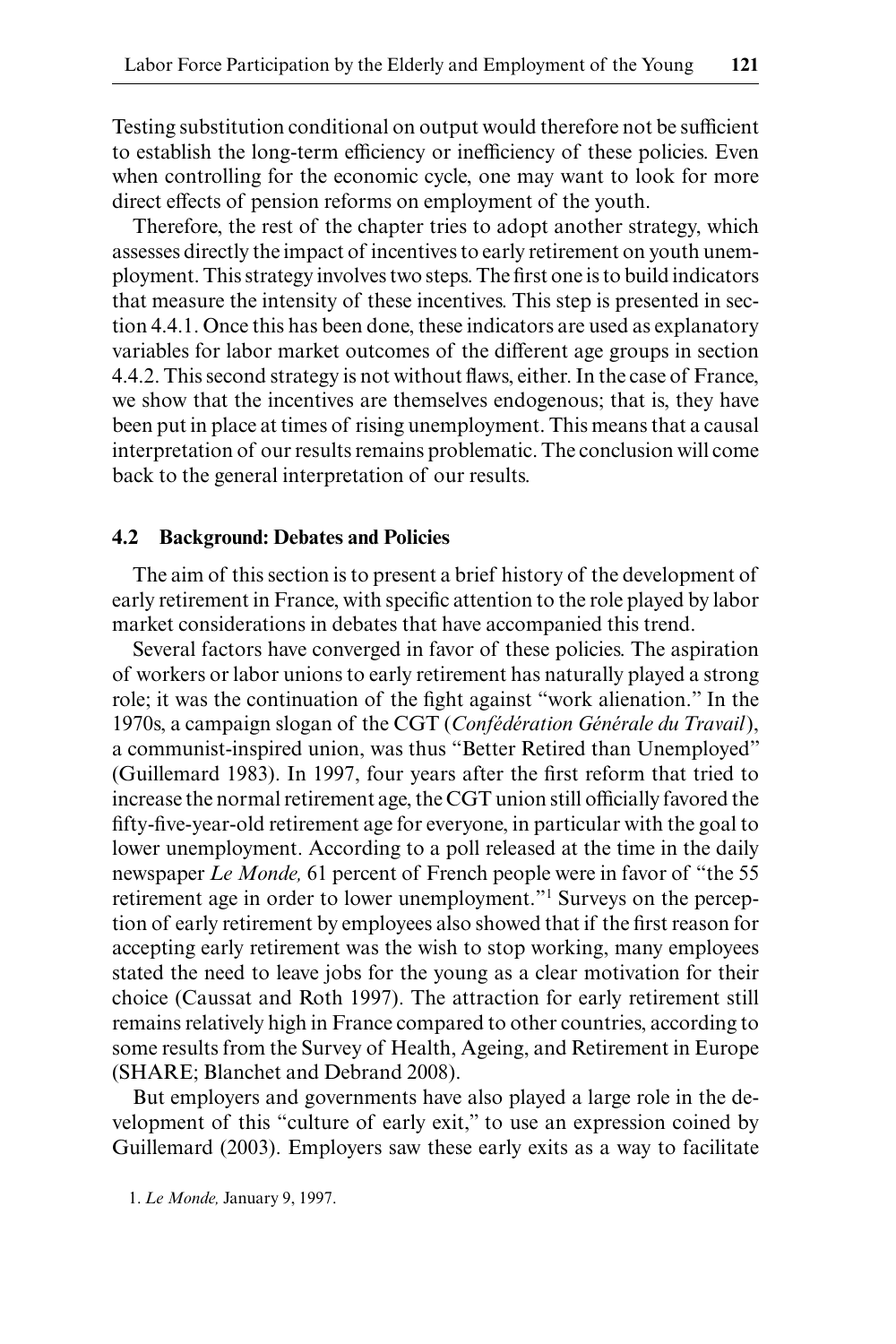the restructuring of old industries or to solve their problems of excess labor capacity. As far as governments are concerned, these early retirement policies have been one dimension of a global Malthusian answer to labor market problems, based on the idea that the total amount of work is constrained, so unemployment is just the result of an unequal distribution of work. In this context, work sharing appeared to be a good way to lower unemployment, either within cohorts (working-time reduction) or between cohorts (early retirement or longer studies). The idea that work sharing was a solution to unemployment problems was also supported by books like *The End of Work* (Rifkin 1996), which topped the best seller list in France in the 1990s. This general orientation has been common to right- wing and left- leaning governments, the only difference concerning the choice of instruments: conservative governments favored policies excluding women or immigrants from the labor force and subsidizing employers for early retirement; left- leaning governments favored lowering hours of work or lowering the age of normal retirement.

We shall examine how all these policies have been implemented, with a specific focus on policies that have applied to wage earners in the private sector, who represent the majority of the population. These workers traditionally benefit from a basic pension delivered by the "*general regime*" and from one or two complementary benefits delivered by two complementary schemes—ARRCO (*Association pour le Régime de Retraite Complémentaire des Salariés*) and AGIRC (*Association Générale des Institutions de Retraite des Cadres*)—the second one being specific to highly skilled white-collar workers. Besides these two or three forms of "normal" benefits, many of these workers have benefited during the same period from the emergence and consolidation of various forms of early or pre- retirement schemes.

To make the presentation easier to follow, we shall distinguish three main phases, identified on figure 4.1, which gives the evolution of global stocks of retired or pre-retired people for the fifty-five to sixty-four age group by broad categories:

- The first phase is a phase of increased generosity of normal pension benefits, with a normal age of retirement that remained equal to sixtyfive, but accompanied by the progressive development of pre-retirement schemes for the sixty to sixty-four age group. This period lasted until the end of the 1970s.
- The second period is a period of acceleration of these early exits: first through the expansion of pre- retirement between sixty and sixty- four, then through the lowering of the normal retirement age to sixty (1983 reform), and last by the development of new pre-retirement routes that have extended the phenomenon to the fifty-five to fifty-nine age bracket.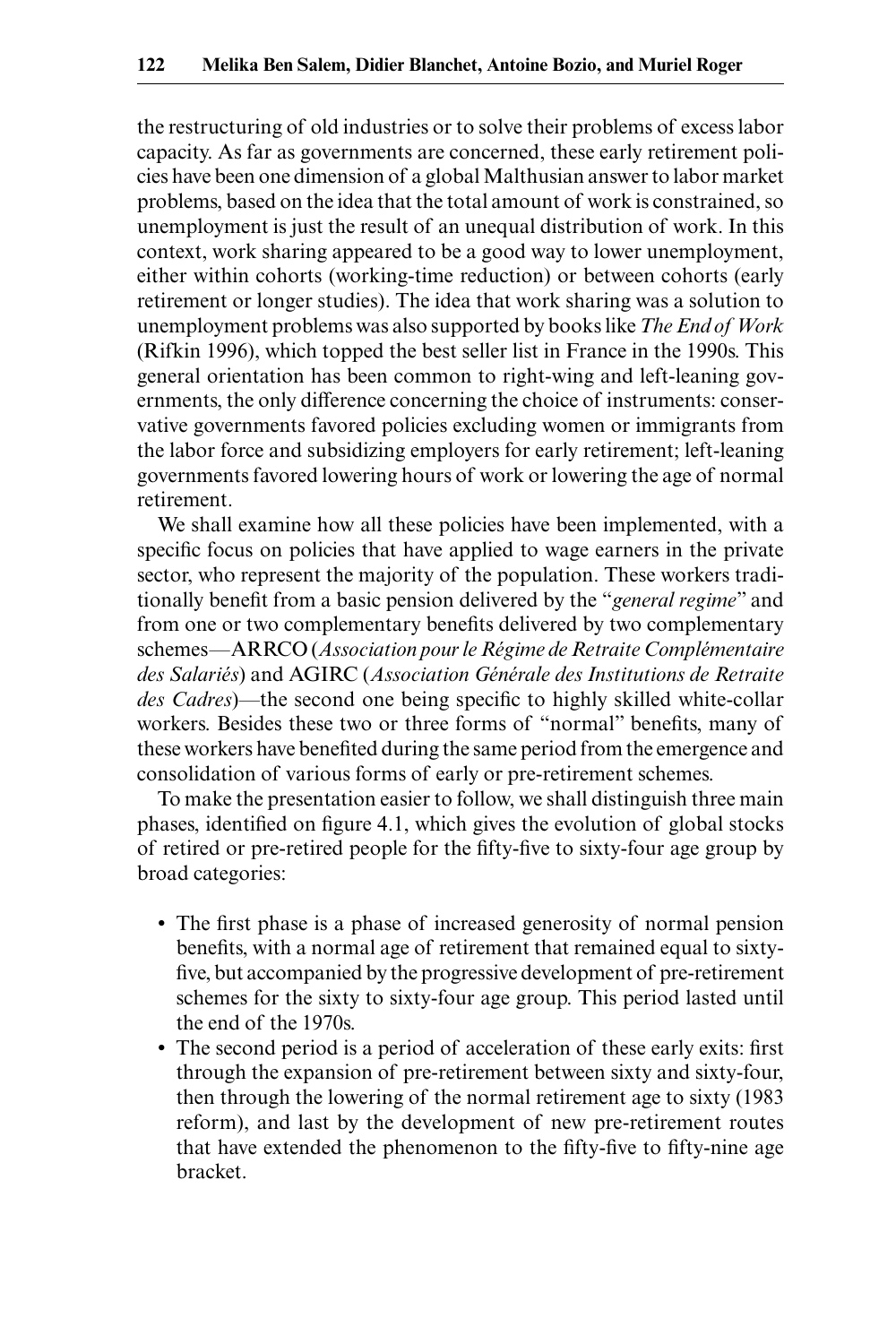

**Fig. 4.1 Social security and early retirement programs (1973 to 2002)**

- The third phase is one of relative stabilization, with a combination of closure or resorption of some schemes, partly compensated by the development of other ones, accompanied with two pension reforms that have started paving the way for future increases in the normal retirement age—the 1993 and 2003 reforms.
- 4.2.1 The Seventies: More Generous Pensions at Sixty- Five and Development of Pre- Retirement for the Sixty to Sixty-Four Age Group

Before 1971, the "general regime" offered a pension that at best was 40 percent of a reference wage, which was the average of past wages computed on the ten last years of one's career. This level was proposed at age sixty-five. A reduction/bonus of 10 percent per missing/additional year of age was applied to this pension level. For mortality conditions of the period, such an adjustment was not very far from actuarial neutrality.

The Boulin Law in 1971 has been the main change that has occurred over the period for this general regime; it increased the global generosity of the system. The normal replacement rate was raised from 40 percent to 50 percent, and the reference wage started to be computed over the ten best years of one's career rather than the ten last ones. At this stage, the motivation was not at all to encourage earlier exits. It was essentially to reduce the income gap between workers and retirees. No strong change occurred concerning retirement age; the normal age remained sixty-five, with the same bonuses/ penalties for postponement/anticipation.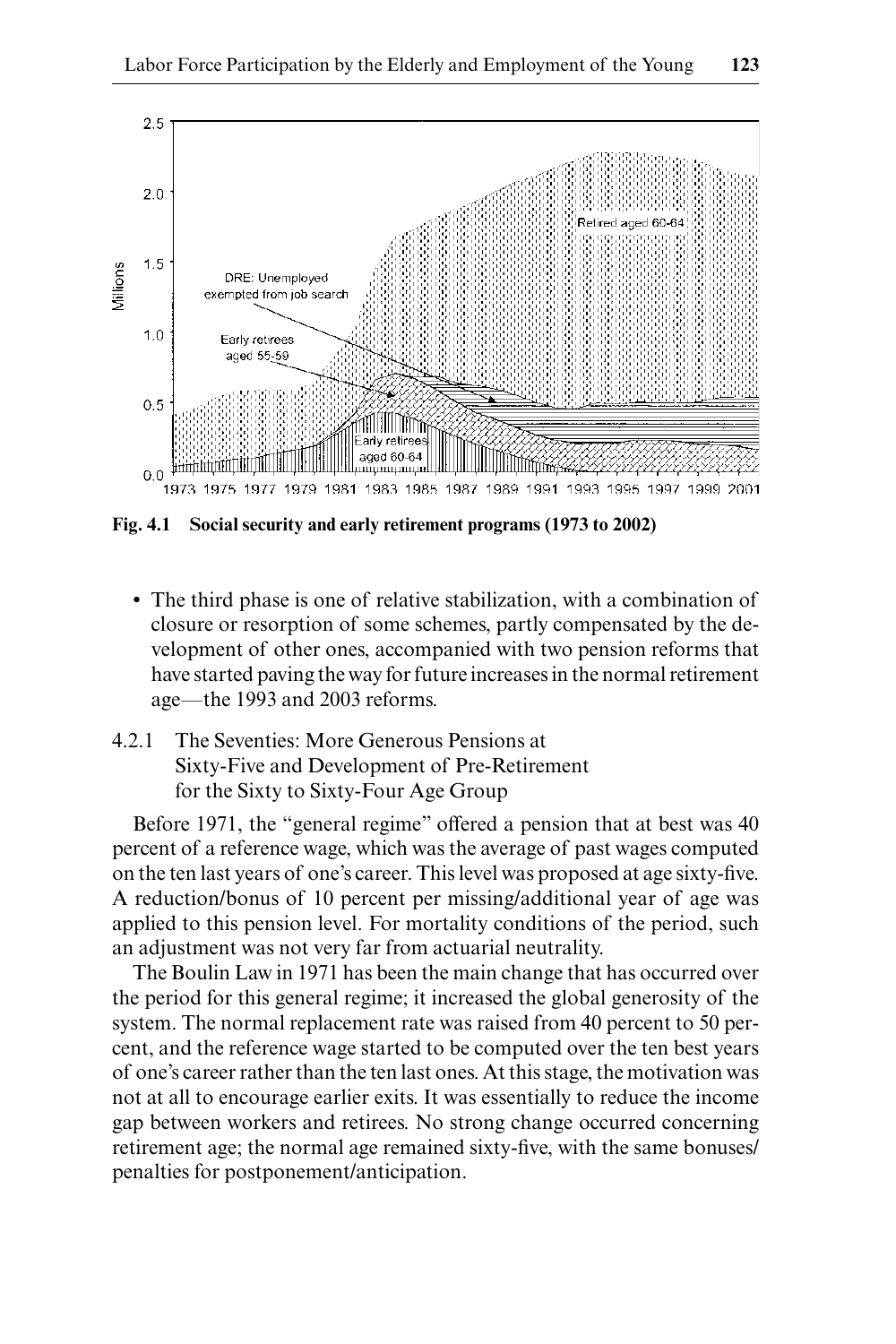In this context, retirement before sixty-five took two routes. The first one was the opportunity to leave and get a normal retirement as soon as sixty in the general regime for specific categories of people, such as veterans, bluecollar working mothers, and so forth.

The second one has been the progressive development of pre- retirement schemes. It was in 1963 that such early retirement policies first appeared in France with the creation of the National Job Fund (*Fond National pour l'Emploi*, FNE) and with the associated benefit (ASFNE). This scheme provided a replacement rate of 80 percent to 90 percent of the previous net wage. It started as a very specific program but became more massive in the seventies when the steel industry underwent massive restructuring, affecting entire areas in the north of France. The fund was completely financed by the government. It must be mentioned that at the outset, this scheme did not really respond to workers' will to retire early. Early dismissal of workers belonging to declining industries was often seen by these workers as a form of denial of their social utility and therefore not welcomed by them. And the idea of using this policy to fight global unemployment was not dominant, either. The question was more sector specific, and this policy was considered transitory. The idea was just to lower the social cost of restructuring older industries. The scheme remained targeted to these regions and limited to collective layoffs.

The early retirement policy for the steel industry was further strengthened in 1972 with the creation of the CGPS (*Convention Générale de Protection de la Sidérurgie*), extending pre-retirement to wage earners as young as fifty. In the meantime, other sectors had started making large use of early exits, such as the automobile and textile industries, as a way to reduce their workforce and/or automate their production chains. A consensus was reached between unions and employers that led UNEDIC (*Union Nationale Interprofessionnelle pour l'Emploi dans l'Industrie et le Commerce,* the unemployment insurance2 ) to provide an early retirement scheme (*garantie de ressources,* GR) on a large scale. The program was first limited to layoffs (*Garantie de Ressources Licenciement,* GRL). It was targeted to the sixty to sixty-five age group. The replacement rate was 70 percent of the previous gross wage, thus higher than a full-rate pension.

It is over this period that the idea of using early exits to facilitate access to employment for younger workers took importance. As unemployment rose in the 1970s due to macroeconomic shocks, collective layoffs appeared more and more socially difficult to accept, and early retirement policies developed at a considerable rate. A consensus favored these policies as a good way to reduce unemployment. The evolution of the *garantie de ressources* is the best testimony of this change. Initially limited to layoffs in 1972, it was extended in 1977 to those people who voluntarily left their jobs (*Garantie de* 

<sup>2.</sup> The unemployment insurance is financed and managed by unions and employers.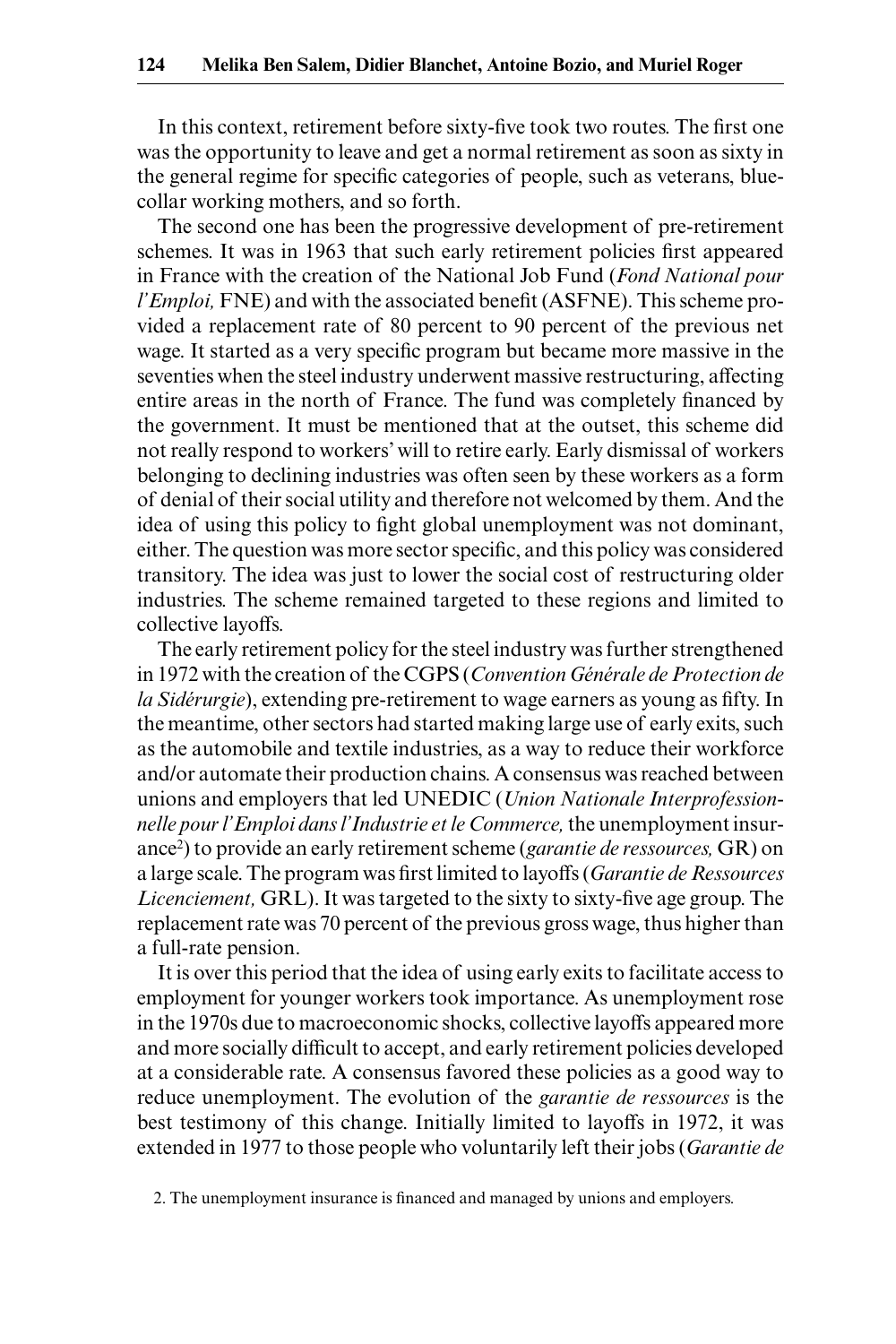*Ressources Démission,* GRD), with the explicit ambition of reducing unemployment for the young. The preamble of the 1977 agreement clearly states, "All the parties signing this agreement expect the release of jobs allowing many unemployed to find jobs."

4.2.2 The Early 1980s: Lowering of the Normal Retirement Age and a New Phase of Expansion for Pre- Retirement

The development of these policies was also influenced by the desire to win votes in forthcoming elections.<sup>3</sup> For example, in 1980, just before the 1981 presidential election, the right- wing government in office reactivated the old ASFNE scheme, extending it to wage earners fifty-six years and two months old, and even fifty-five by derogation. This tendency was continued by the Socialist government that took over in 1981. Between June 1982 and December 1983, the CSPRD (*Contrat de Solidarité préretraite démission*) scheme offered a replacement rate of 70 percent of the gross wage to wage earners older than fifty-five with more than ten years of contribution who had resigned. The objective of a one-for-one substitution of senior workers by younger ones was explicitly stated, conditional on the firm maintaining its staff constant, hiring in priority young workers under twenty-six, lonely women, or unemployed people.<sup>4</sup> Announcing the scheme in Lille the north of France that had been particularly hit by massive restructuring in manufacturing—the French prime minister of the time, Pierre Mauroy, asked the older workers to accept this scheme: "And I would like to speak to the elders, to those who have spent their lifetime working in this region, and well, I would like them to show the way, that life must change; when it is time to retire, leave the labor force in order to provide jobs for your sons and daughters. That is what I ask you. The Government makes it possible for you to retire at age 55. Then retire, with one's head held high, proud of your worker's life. This is what we are going to ask you. . . . This is the "contrat de solidarité." That those who are the oldest, those who have worked, leave the labor force, release jobs so that everyone can have a job."5

This CSPRD scheme has been the victim of its large success. In less than a year, more than 200,000 people retired through this scheme, which led to its closing (for cost reasons) one year later in December 1983, with intentions of returning to a more rigorous policy. But in the meantime, the government had decided to fulfill one of its electoral promises—retirement at age sixty. This measure was taken in a context that was temporarily favorable

<sup>3.</sup> Even if governments might have been convinced that early retirement was not effective in the long run, they might have used these schemes as way to secure a short- term reduction in the unemployment rate.

<sup>4.</sup> This scheme is very similar to the job release scheme implemented in the United Kingdom since 1977 (see chapter 11 in this volume), except that the level benefit—earnings related—was much more generous, particularly for high-wage earners.

<sup>5.</sup> Quoted in Gaullier (1982, 230).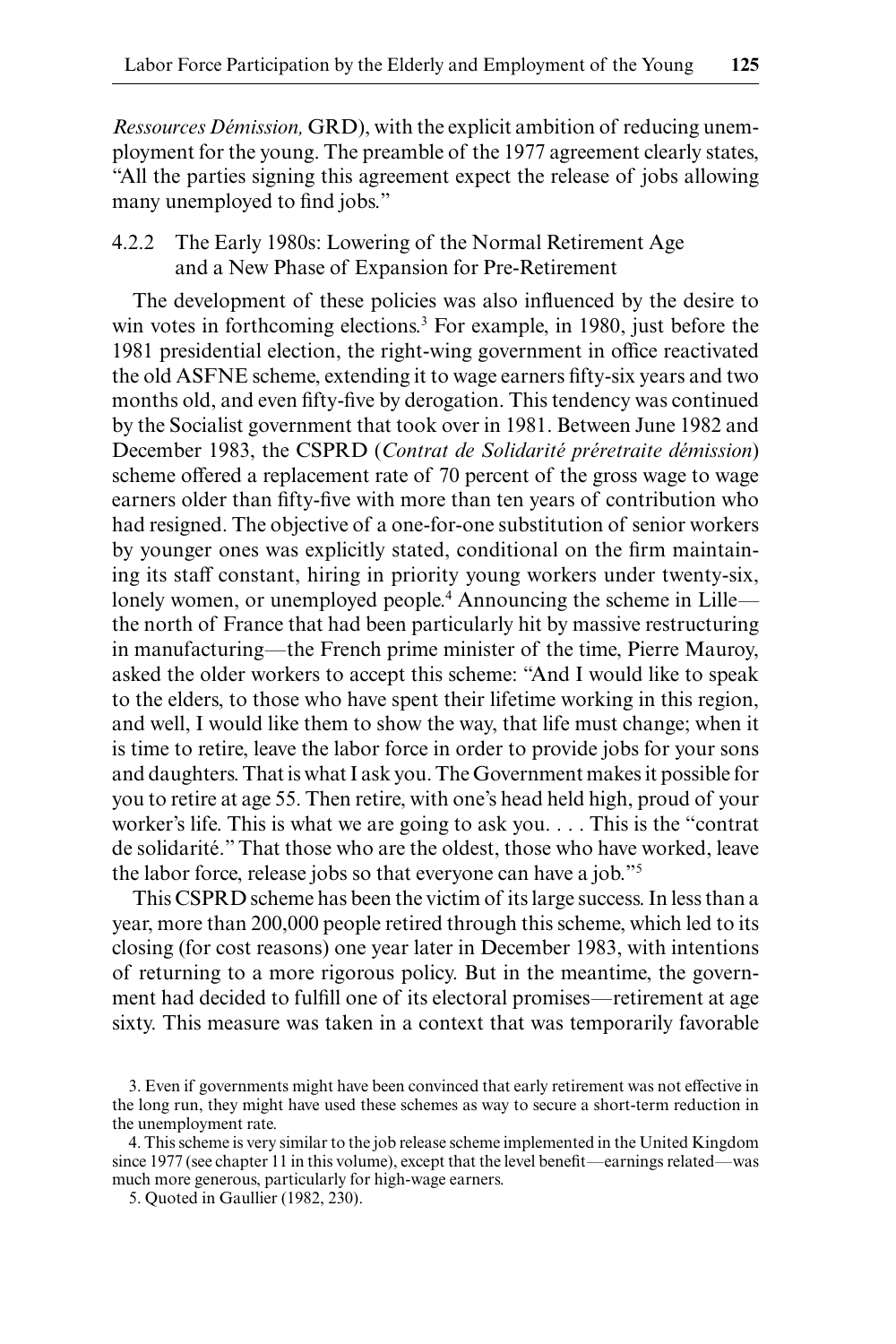for the general regime. The age group depleted by low birth rates during the First World War (i.e., born between 1915 and 1919) had started retiring in 1980. During a few years, the number of pensioners decreased, lowering the demographic ratio and generating surpluses in the pension system. The idea, therefore, was to seize this opportunity for a switch of the burden of early retirement from unemployment insurance (UNEDIC), which suffered from large deficits, to the pension system.

Formally, this 1983 reform did not change the minimum retirement age that was already equal to sixty before the reform.<sup>6</sup> The point was that leaving at this age initially implied a very high penalty, with a replacement rate of only 25 percent. The reform removed this penalty, allowing a 50 percent replacement rate at sixty, conditional on 37.5 years of contribution (with an unchanged penalty for those not fulfilling this condition). Contrary to early retirement schemes that were targeted, albeit imperfectly, toward the less-qualified workers, the 1983 reform was a general incentive to early retirement, given the fact that a large majority of people fulfilled this condition at sixty—at least among men.

The debate in 1983 around this lowering of the retirement age (from sixty-five to sixty) made clear once again that the goal of the reform was to release jobs for the young as well as to provide more leisure for the elderly. The best illustration of this is the fact that the reform not only increased the replacement rate but also discouraged the pursuit of work at older ages. In particular, increases in the pension rate were not possible once you had reached the "full rate."7 The law stated that "the goal is to allow the grant of a full pension but not to encourage the pursuit of work after age 65."8 The possibility to work while having a pension was also restricted in the hope that new pensioners would actually leave jobs for the young.<sup>9</sup> The Employment Ministry of the time presented the reform as a success: "The lowering of the retirement age strengthens the positive effects on employment that early retirement policies made possible. It even widens these positive effects as a large share of the population is concerned."10

These changes have been accompanied by changes in rules governing complementary pensions. These complementary pensions are computed according to a system that has some resemblance to the principle of notional accounts: contributions are used to buy "points," and the total number of

7. The only remaining way to increase its pension level was through an increase in the reference wage; that is, for employees with increasing wages after age sixty.

8. Preamble of the Ordonnance from March 26, 1982.

9. The Ordonnance from March 1982 restricted the work of pensioners. They were required to quit the firm where they were previously working and pay an additional tax to unemployment insurance. This tax was removed by the law of January 27, 1987.

<sup>6.</sup> Technically, this reform was only for men, as women already had the opportunity to retire at age sixty, with full rate provided after 37.5 years of contribution. Women, however, were much less likely to fulfill this condition.

<sup>10. &</sup>quot;La retraite à 60 ans," *Droit Social,* no. 4 (April 1983).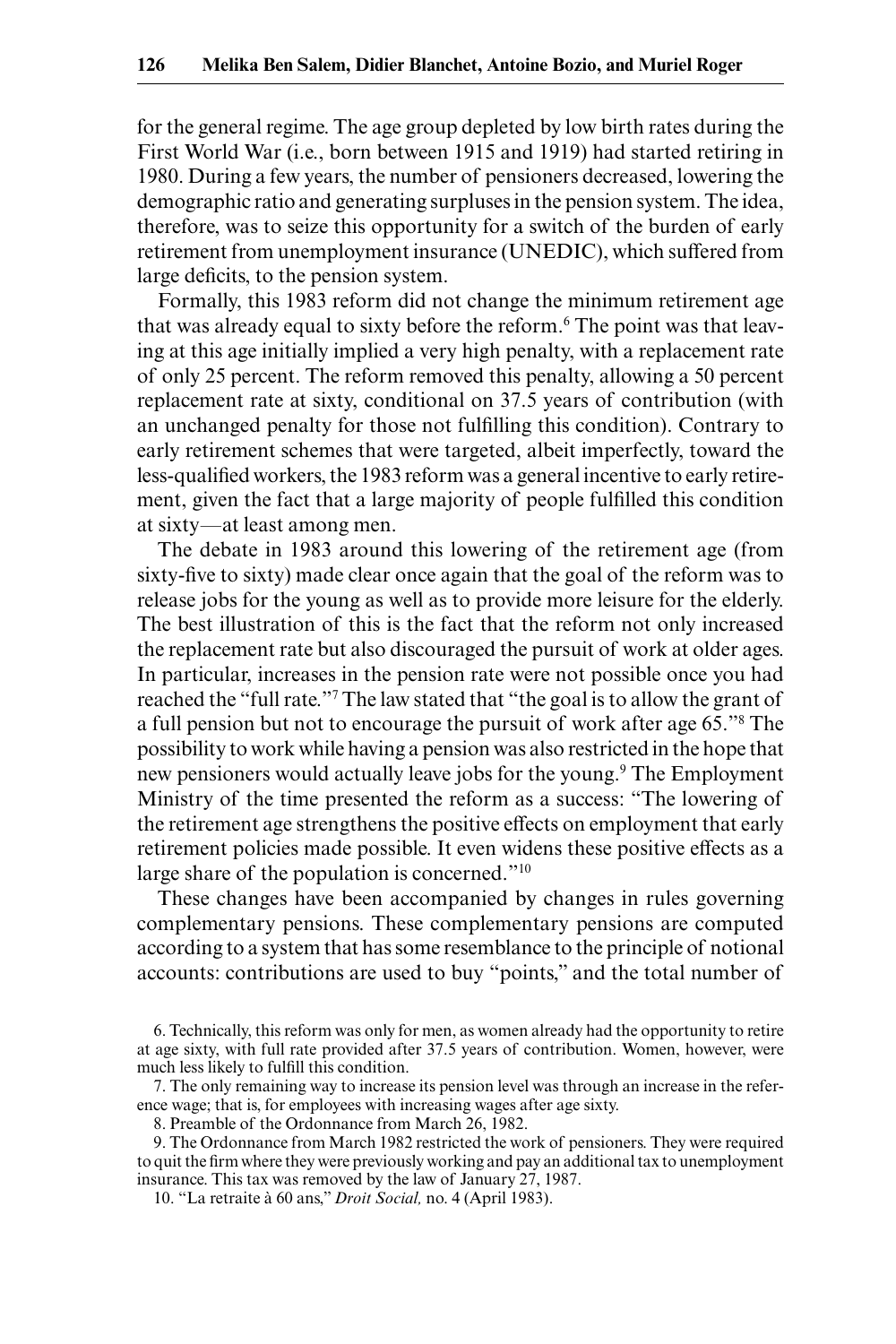points accumulated during one's career is converted into a pension level at retirement, with, until 1965, a quasi- actuarial adjustment according to retirement age. In 1965, the bonus for postponement had been suppressed for people retiring beyond sixty-five but the penalty maintained for retirement before sixty-five. In 1983, this penalty itself was fully removed for people retiring from the general regime with the full rate, reinforcing the incentive to retire at sixty for these people.

## 4.2.3 Since the mid- 1980s: Changes and Continuity

The 1983 reform was expected to lead to the extinction of early retirement schemes for the sixty to sixty-four age bracket.<sup>11</sup> It was also expected that no further development of pre- retirement would take place. The government now wanted to avoid the development of similar amounts of early exits upstream the new retirement age of sixty  $(i.e., in the fifty-five to fifty-nine$ age bracket). Now that the normal retirement age had been lowered, pre retirement was expected to play no more than a marginal role.

But this objective has not been fulfilled, given the continued pressure in favor of early retirement. The following story has been a story of permanent tension between the will to restrict early exits and the necessity to cope with employers' and employees' common interest in favor of early retirement. Evolutions that took place over this period can be classified according to whether they favored early exits or tried to limit them.

The main new evolution favoring early exits over this period has been the expansion of the unemployment insurance route. This essentially took place by the creation of the DRE (*Dispense de recherche d'emploi*) that was introduced in 1985.12 The system exempts unemployed people from job seeking past a certain age (fifty-five at its creation) and offers them nondegressive benefits until they become entitled to a full-rate pension. One impact of this system has been to arithmetically lower the unemployment rate in the International Labor Organization (ILO) sense of the term, since the ILO definition considers job seeking as a necessary condition for being counted as unemployed, and this system is quasi-equivalent to pre-retirement, even if it offers replacement rates that are generally less generous than those provided by pre- retirement schemes *stricto sensu.* The unemployed who are exempted from job seeking can currently receive three different forms of benefits: the ASS (*allocation de solidarité spécifique*) provides an unemployment benefit 50 percent higher for those fifty-five and older who have at least ten years of contribution; the ACA (*allocation chômeurs âgés*) is targeted at the unemployed with forty years of contribution; and the AER (*allocation équivalent retraite*) is a means-tested additional benefit. In the 1990s, the

<sup>11.</sup> The switch was progressively done, because GR schemes were more generous than SS provisions, so most early retirees remained in the scheme until age sixty-five.

<sup>12.</sup> Again, this scheme was implemented just before the 1986 parliamentary elections.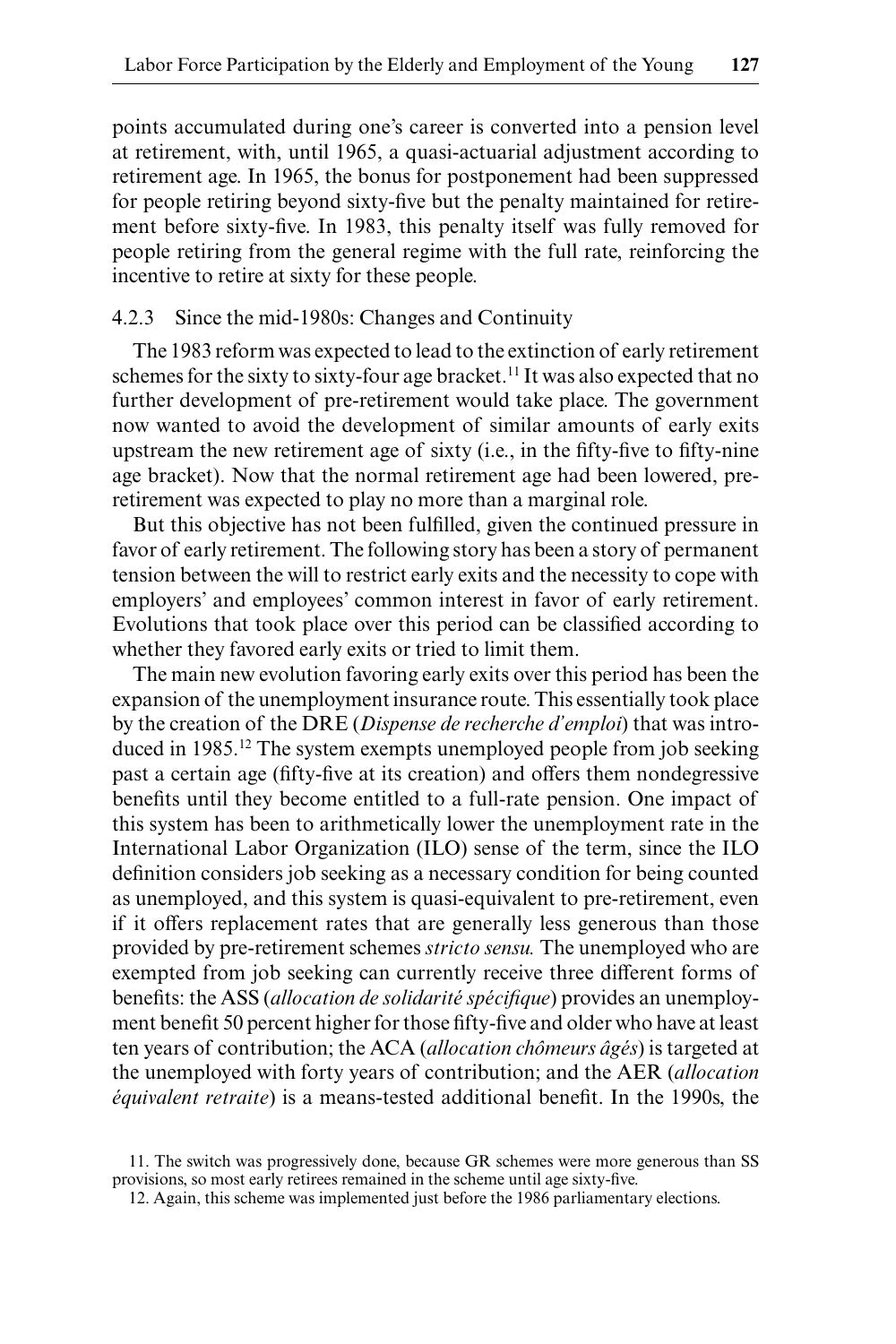DRE became numerically more important than early retirees. A regulation of this system through financial penalties on layoffs of older workers was attempted (the Delalande contributions) but with limited success (Behaghel, Crépon, and Sedillot 2005).

On the other side, we have seen the progressive closing of schemes that existed at the beginning of the period and their replacement by new schemes that have been increasingly short- lived and/or more targeted. We have already mentioned the complete closing of the CSPRD in 1983 and the progressive extinction of the *garantie de ressources.* A reduction of ASFNE benefits also took place. The initial replacement rate of the ASFNE, which was originally 70 percent, was reduced in 1982 to 65 percent under the social security (SS) ceiling<sup>13</sup> and to 50 percent between one and two ceilings. In 1994, this scheme was restricted to wage earners older than fifty-seven. It is now becoming progressively extinct.

The alternative pre- retirement schemes that have been created over the period to replace the former schemes have had much narrower targets. One example is the ARPE (*allocation de remplacement pour l'emploi*) scheme created in 1995, targeted at wage earners older than fifty-eight with at least forty years of contribution. The ARPE benefit provided a replacement rate of 65 percent of gross wage of the last twelve months.<sup>14</sup> The idea of encouraging youth employment was still present in this scheme; employers using the ARPE were compelled to replace early retirees by younger workers, especially under age twenty-six. In the case of no new hiring, firms had to reimburse the unemployment insurance. The ARPE itself was suppressed after five years of existence and replaced in 2000 by the still more focused CATS (*cessation d'activité de certains travailleurs salariés*) and CAATA (*cessation anticipée d'activité des travailleurs de l'amiante*). The CATS scheme is targeted at workers who had especially difficult working conditions (at least fifteen years on an assembly line or with night work). The minimum age is fifty-seven, although this condition can be lowered to fifty-five for certain sectors. The benefit is 65 percent of gross wage under the SS ceiling and 50 percent between one and two ceilings. The CAATA scheme targets workers exposed to asbestos; the benefit is computed as in the CATS scheme.

The other major change in the direction of later exits took place at the level of the pension scheme itself, with the two reforms enacted in 1993 and 2003.

The 1993 reform has affected incentives to retire in two ways. One way is by the reduction of pension levels at the full rate: instead of being computed on the ten best years of one's career, the reference wage is progressively

<sup>13.</sup> This threshold represents approximately the average wage in France.

<sup>14.</sup> Similarly, the CFA (*Congé de fin d'activite*) has also existed in the public sector, providing a replacement rate of 75 percent to civil servants older than fifty-eight with forty years of contribution.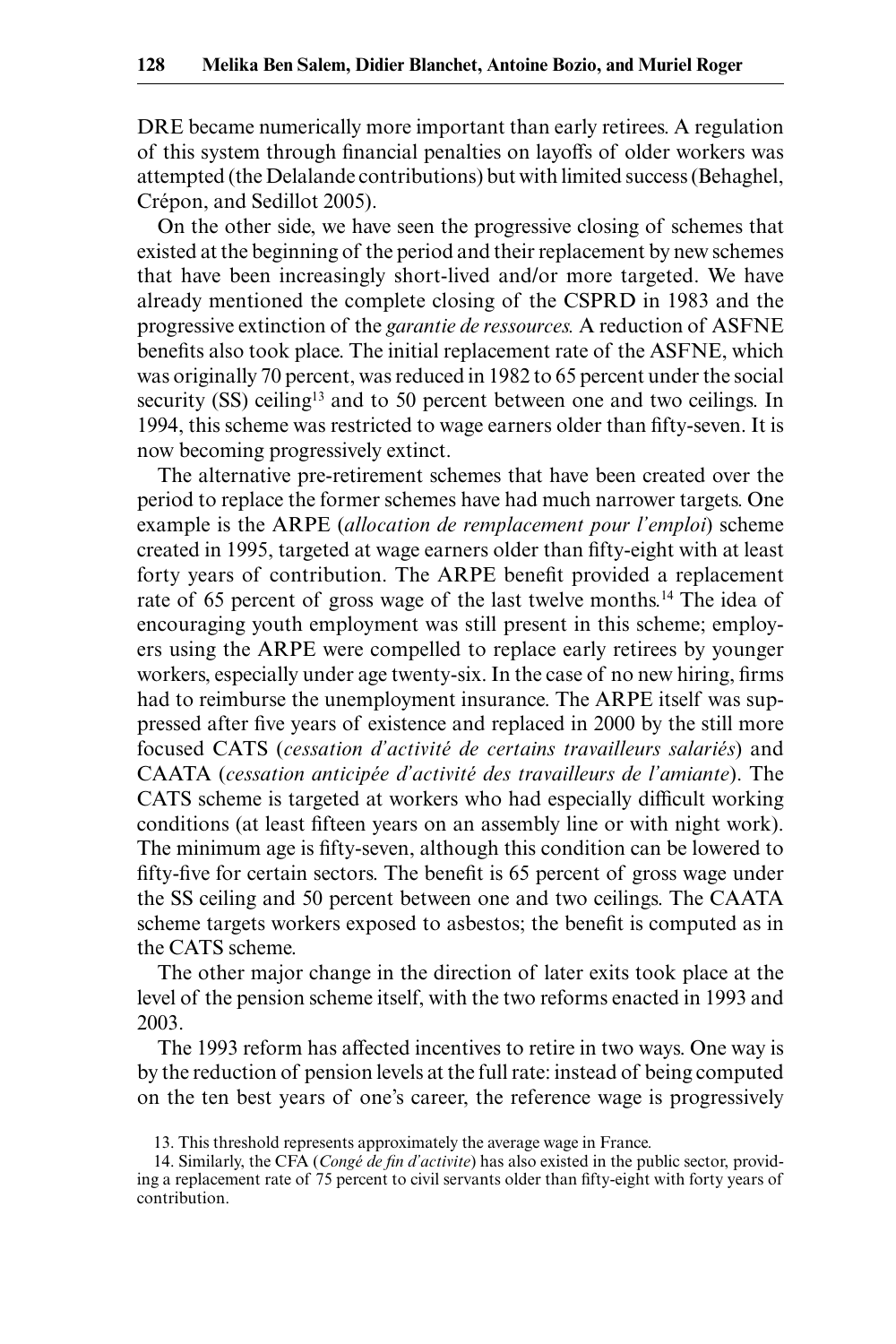computed on a longer period, up to twenty-five years for people born in 1948 or after. Coupled with less generous revalorization rules for these past wages, this is expected to have a strong long-run impact on pension levels. The second way is by the strengthening of the conditions required to get the full pension: it has progressively increased from 37.5 to forty years by one quarter each year.

As far as the retirement age is concerned, this 1993 reform remained symbolic, given that a large share of cohorts currently retiring go on fulfilling the new condition of forty years of past contributions. This led to the proposal of further strengthening this condition at the end of the 1990s (Charpin 1999), and this has been the main axis of the 2003 reform. For cohorts born between 1944 and 1948, the condition will temporarily remain fixed at forty years: this period has been used for organizing a convergence by public sector employees who are not concerned by the 1993 reform and for whom the condition has remained equal to 37.5. But starting in 2008, the progression of this condition starts again in the private sector: it is planned to be forty- one for the 1952 cohort and then to increase parallel with life expectancy, the progression now going at the same speed in the private and public sectors. Simultaneously, and still according to proposals from the Charpin report, the 2003 reform also changed the structure of incentives around the full rate: the penalty for early retirement has been reduced, and the bonus for postponement that had been suppressed in 1983 has been reintroduced, albeit at a lower level. After stabilization, the penalty should be 5 percent per year missing and the bonus equal to 3 percent per year of postponement. All this brings the rule closer but not strictly equivalent to actuarial neutrality.

4.2.4 Where Do We Stand? The Current State of Ideas Concerning Early Retirement

Which preliminary conclusions can we draw from this rapid examination?

Concerning trends, the main message is that the "golden age" of early retirement expansion essentially lasted until the mid- 1980s. We will use this period to test the impact of this policy on labor market outcomes. After this period, France has at best been able to stabilize the employment rate for its senior workers. Some steps in the direction of reincreasing the retirement age have been made by the 1993 reform (Bozio 2008), and more significantly by the 2003 reform, but the effects will be progressive at best and cannot be observed at this stage.

Concerning the evolution of opinions on the retirement/labor market relationship, the idea that Malthusian policies are an efficient answer to labor market disequilibrium has significantly lost ground. This applies both to early retirement policies and to other Malthusian policies such as working time reduction. As far as retirement policy is concerned, the idea that raising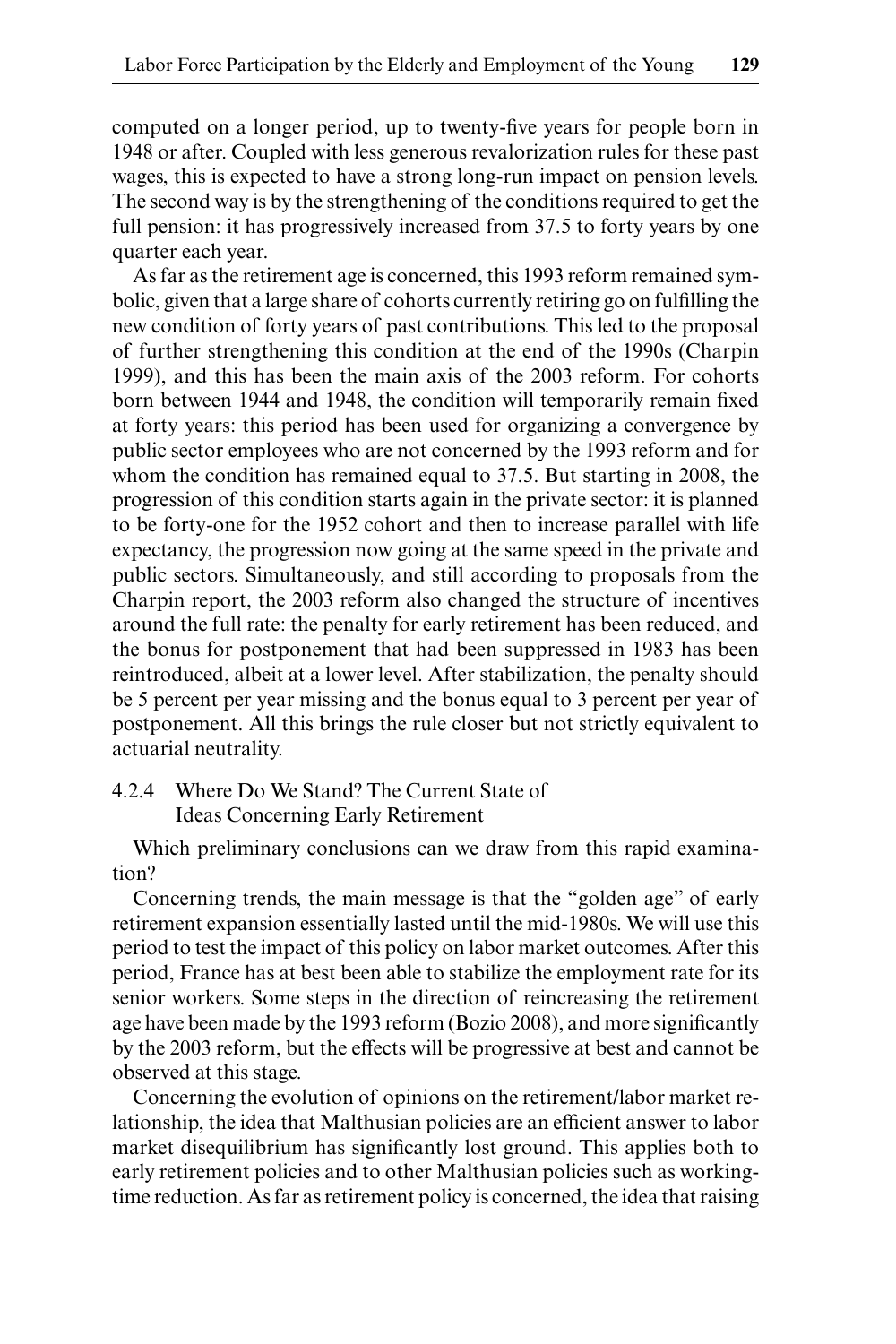the retirement age is the proper long-run solution to increased longevity has become widespread.

The point where dissensus remains more important concerns the facility of implementing such a policy in a context of high unemployment with especially low labor demand for senior workers.

At one extreme of the spectrum, the idea that it is nonsense to try to increase the age of retirement when unemployment is high remains pregnant. Just to quote one example, A. Lipietz, both a politician and economist, expressed in *Le Monde* in 1993 his opposition to proposals from a report (Commissariat Général du Plan 1991) that advised the increase of the required length of contribution: "The reduction of active life, which was an effective tool to reduce unemployment will be blocked. With a constant macroeconomic situation, each 'non out going' from the labor market will be immediately matched with a 'non in coming,' either an unemployed remaining unemployed or a young student becoming unemployed." This statement is now a bit dated but would probably continue to be shared by many observers or actors.

At the other extreme of the spectrum, some authors argue that this high unemployment rate is precisely the consequence of early retirement policies. A recent report from the Conseil d'Analyse Economique (D'Autume, Betbeze, and Hairault 2005) defends that view and argues that a stronger revision of incentives for early retirement could very well improve rather than deteriorate the employment situation of older workers: it would simply lengthen the horizon on which people plan the end of their active lives, restore their incitation to seek employment when they are unemployed, and contribute to restoring their employability from the point of view of employers. All this could take place without negative effects on other segments of the labor force, since there are little substitution effects between age groups on this labor market.

Somewhere in between, we can have the view that changes in the retirement age are indeed neutral for unemployment rates in the long run but not necessarily so in the short run. The long-run neutrality is warranted by the fact that changes in the retirement age only change the scale of the labor market, without impinging on its properties. But this does not necessarily warrant "superneutrality," (i.e., a complete absence of the impact of changes in the growth rate of labor supply). If we do not have such superneutrality, there is indeed a problem of appropriate timing for increasing the retirement age. Can we start this policy before having returned to full employment, or should we wait until full employment has been restored?

Current evolutions of the unemployment rate are not contradictory with this concern: the unemployment rate has been declining again in France since 2005, and many observers argue that this is partly the result of the fact that large cohorts of baby boomers have begun to retire. Increasing too rapidly the retirement age or being too restrictive on early retirement could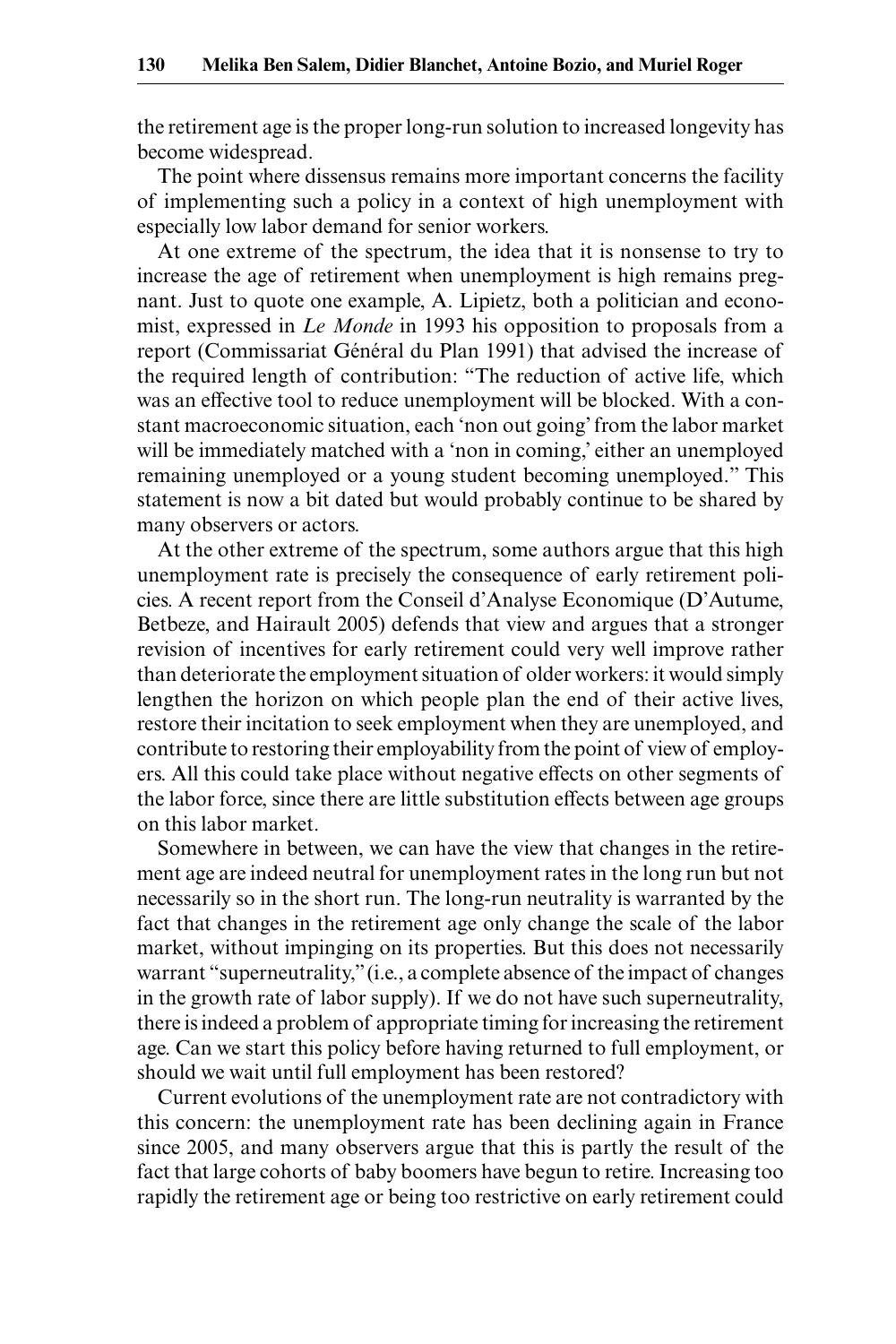slow down or even revert this process, at least for some time. This view is also consistent with quite a wide range of models of the labor market. This differentiation between short-run and long-run effects was already present in macroeconometric analysis of the impact of pre- retirement that had been performed during the 1990s (DARES 1996). It is confirmed by more recent explorations of alternative modelings of the consequences of demographic changes on unemployment (Ouvrard and Rathelot 2006).

At this stage, the question turns out to be an empirical one. We need to evaluate exactly what have been the consequences of these past policies, and this is what we shall try to do in the rest of this chapter.

# **4.3 Labor Force Participation for Older Workers and Labor Market Outcomes**

We shall start our empirical examination with a simple visual examination of the links between these major policy changes and employment of older workers and a simple regression analysis of how these changes in older worker rates of employment did or did not affect labor market outcomes for other workers. One limit of this approach will be the fact that changes in LFP rates for senior workers do not only reflect the impact of retirement policies; they are also influenced by general labor market conditions. Controlling for the economic cycle will be one way to minimize this bias.

## 4.3.1 A Visual Examination

Time series of employment or unemployment rates have been provided by the Labor Force Survey (LFS) conducted by the French National Statistical Institute (INSEE) since 1950. We use the 1968 to 2005 waves of this LFS. From 1968 to 2002, the households included in the Labor Force Survey sample are interviewed in March of three consecutive years, with one-third of the households replaced each year. The French Labor Force Survey thus presents a break in the series in 2003 resulting from the transition from an annual to a continuous survey.15 Since 2003, the households included in the French LFS have been interviewed in six consecutive quarters, with one- sixth of the households replaced each quarter. The survey samples are representative of the French population aged fifteen and up. Education and labor market status are completed for each interview.

Trends in labor force participation, employment, unemployment, and school attendance by age are given in figures 4.2 and 4.3. The rates are defined as the number of active, employed, unemployed, or in-school individuals in an age group divided by the total number of individuals in this age group. Age groups are the following: youth from twenty to twenty-four

<sup>15.</sup> The dummy variable introduced in the regressions to fix the problem was never significant.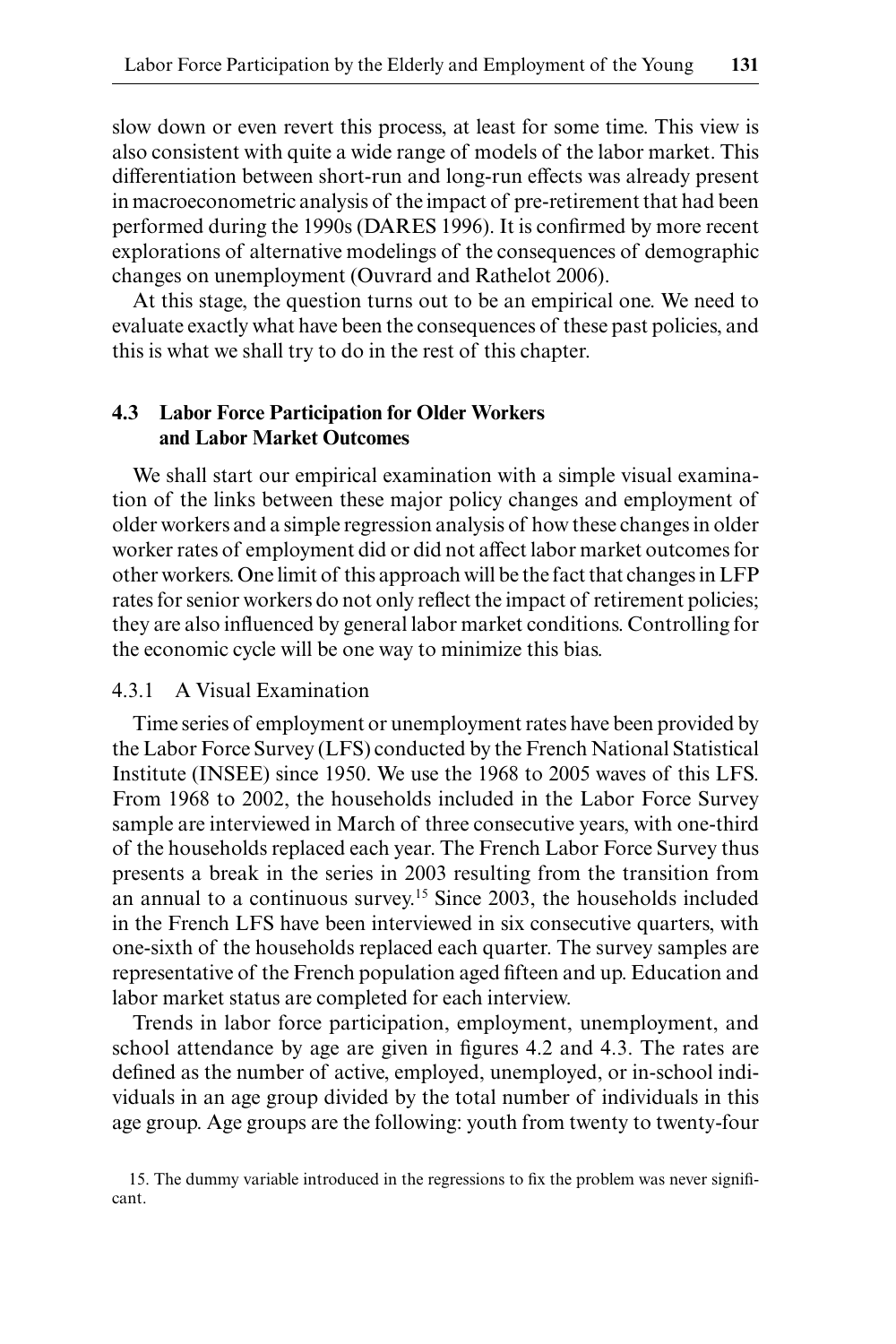

**Fig. 4.2 Labor force participation of old workers and unemployment**



**Fig. 4.3 Labor force participation of old workers and employment**

years old, prime age from twenty-five to fifty-four, and seniors from fiftyfive to sixty-five.

Participation rates of senior workers are quite low and are decreasing over the period, with a trend change at the end of the period due to the boom of the late 1990s. Until 1982, the decrease corresponds to a period of early retirement policies. The year 1982 marks a change in policy with the decrease in the retirement age.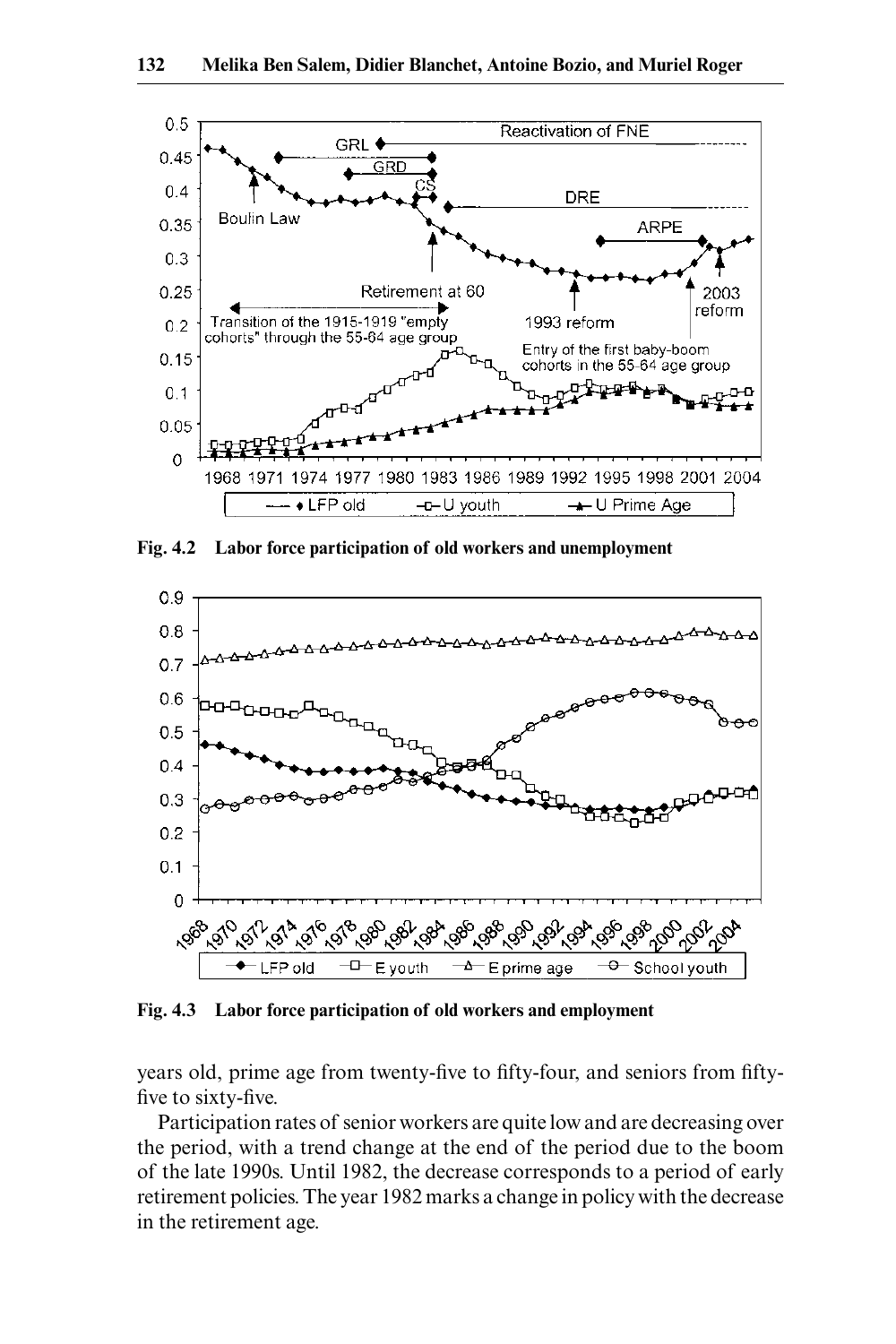The unemployment rate rose in France during the 1970s and 1980s in all age groups, and particularly for the young, with a peak in the beginning of the 1980s. The trend reverses after that. When considering figure 4.3, we see that the employment rate of the twenty to twenty- four age group is decreasing over nearly the whole period, except for a small increase in the beginning of the twenty-first century. The decrease in the youth unemployment rate is due to a massive increase in the school rate and not to a greater employment rate of young workers. The shape of the employment rate of young people is the exact opposite of the one of the school participation rate.

Concerning prime age workers, the employment rate has been quite stable over the period. The stability of the employment rate, despite massive unemployment, has to be linked with the increase of female labor participation.

#### 4.3.2 Some Regression Results

To study the long- term relationship between labor force participation of the old and employment of the young, we will first present the results of simple ordinary least squares (OLS) regressions. The sample period for our yearly data goes from 1968 to 2005. We consider five dependent variables: the unemployment rate, the employment rate and the school attendance for young people, and the unemployment and employment rates for prime age workers. The parameter of interest is the coefficient of the labor force participation of old workers. Estimations are conducted in levels but also in three-year lags and five-year differences. Two sets of estimations have been made. In the first one, covariates included are gross domestic product (GDP) per capita, its growth rate, and the share of this GDP generated by manufacturing. In the second one, we add the mean school leaving age. Results are given in tables 4.1 and 4.2.

The first half of table 4.1 shows that direct estimation of the correlation, without controlling for general labor market conditions, suggests a negative link between senior LFP and youth unemployment and a positive link with youth employment. It also depresses the young's tendency to remain in school. All this goes more or less in the same direction of weakening the Malthusian view: a higher activity rate for senior workers stimulates the insertion of younger people into the labor market.

If we now turn to the case of prime age workers, we observe some differences. We still have a negative relationship between senior LFP and the unemployment rate of these prime age workers—once again an anti- Malthusian result. But the correlation with these prime age workers' employment rate is also negative. In other words, a lower senior LFP has the paradoxical effect of simultaneously increasing the probability to be employed and the probability to be unemployed for a prime age worker. The explanation of this paradox is probably in the increase of female labor force participation over the period.

In any event, once controls are included, many of these correlations van-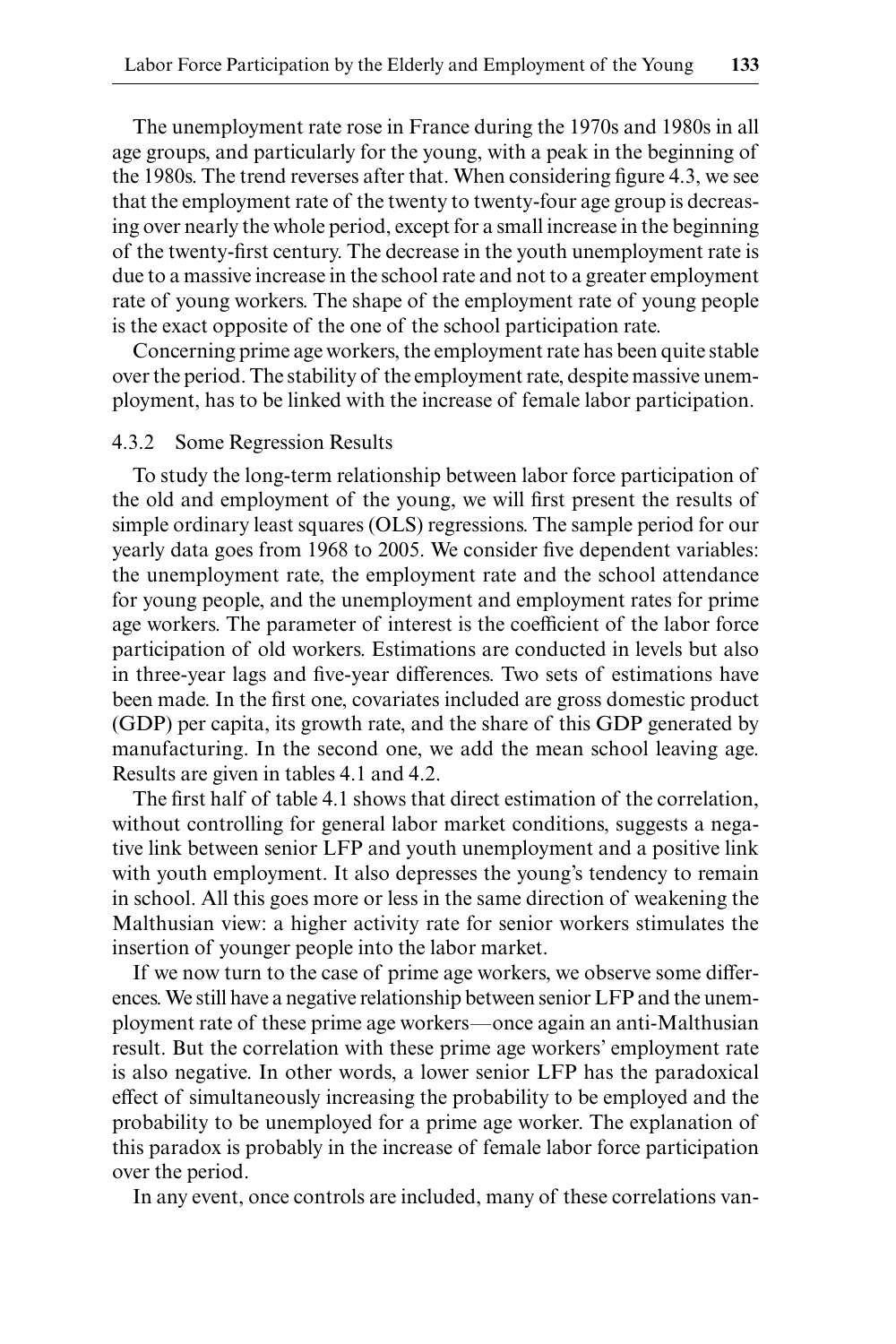|                          | Youth, 20 to 24 |               |          | Prime age, 25 to 54 |            |
|--------------------------|-----------------|---------------|----------|---------------------|------------|
|                          | Unemployment    | Employment    | School   | Unemployment        | Employment |
|                          |                 | No controls   |          |                     |            |
| Levels                   | $-0.742$        | 1.723         | $-1.486$ | $-0.480$            | $-0.250$   |
|                          | (0.062)         | (0.165)       | (0.170)  | (0.030)             | (0.034)    |
| Three-year lag           | $-0.492$        | 1.783         | $-1.683$ | $-0.457$            | $-0.185$   |
| on elderly<br>employment | (0.090)         | (0.136)       | (0.141)  | (0.024)             | (0.031)    |
| Five-year                | $-0.606$        | 0.790         | $-0.208$ | $-0.208$            | 0.049      |
| difference               | (0.003)         | (0.199)       | (0.198)  | (0.051)             | (0.039)    |
| Five-year log            | $-2.202$        | 0.830         | $-0.502$ | $-1.909$            | 0.034      |
| difference               | (0.457)         | (0.236)       | (0.265)  | (0.466)             | (0.022)    |
|                          |                 | With controls |          |                     |            |
| Levels                   | $-0.371$        | 1.182         | $-1.080$ | $-0.316$            | $-0.080$   |
|                          | (0.246)         | (0.566)       | (0.677)  | (0.108)             | (0.097)    |
| Three-year lag           | 0.161           | 1.433         | $-1.845$ | $-0.345$            | $-0.054$   |
| on elderly<br>employment | (0.124)         | (0.222)       | (0.255)  | (0.048)             | (0.046)    |
| Five-year                | $-0.455$        | 0.116         | 0.348    | $-0.053$            | 0.016      |
| difference               | (0.184)         | (0.229)       | (0.225)  | (0.045)             | (0.061)    |
| Five-year log            | $-1.297$        | 0.148         | 0.535    | $-0.152$            | 0.011      |
| difference               | (1.119)         | (0.227)       | (0.370)  | (0.714)             | (0.038)    |

#### **Table 4.1 Direct relationship between the elderly labor force participation and the employment and unemployment of young and prime age persons**

*Notes:* Reported is the coefficient of elderly labor force participation. Controls are GDP per capita, growth of GDP per capita, and the proportion of GDP generated by manufacturing. Three- year lag means that we regress the dependent variable on a three- year lag of elderly employment. Five- year difference means that we take fifth differences for the right- and left-hand sides. Five-year log difference means that we take the log of each *X* and *Y* variable, then take five-year differences.

ish, the coefficients of senior LFP becoming generally insignificant, as shown in the second half of table 4.1. Nevertheless, those coefficients that remain significant go on supporting the anti-Malthusian view that a high senior LFP is good news rather than bad new for other groups of workers. But controlling for output poses a number of problems. First, we are interested in the unconditional relationship between young and old employment, so any estimation controlling for GDP will remain unsatisfactory. Next, even if we were only interested in this conditional relationship, it is hard to pretend that our controls perfectly account for changes in labor demand. From these time series regressions, it is impossible to exclude the possibility that some simultaneity issue is not at play here.

There is a further issue when looking at youth employment rates, particularly striking in the case of France, and that is the role of education policies, which have dramatically affected the situation of people in the fifteen to twenty-four age group, as was shown in figure 4.3. To check whether this factor affects our results, we have made a second set of regressions, presented in table 4.2. This table is comparable to the second half of table 4.1 but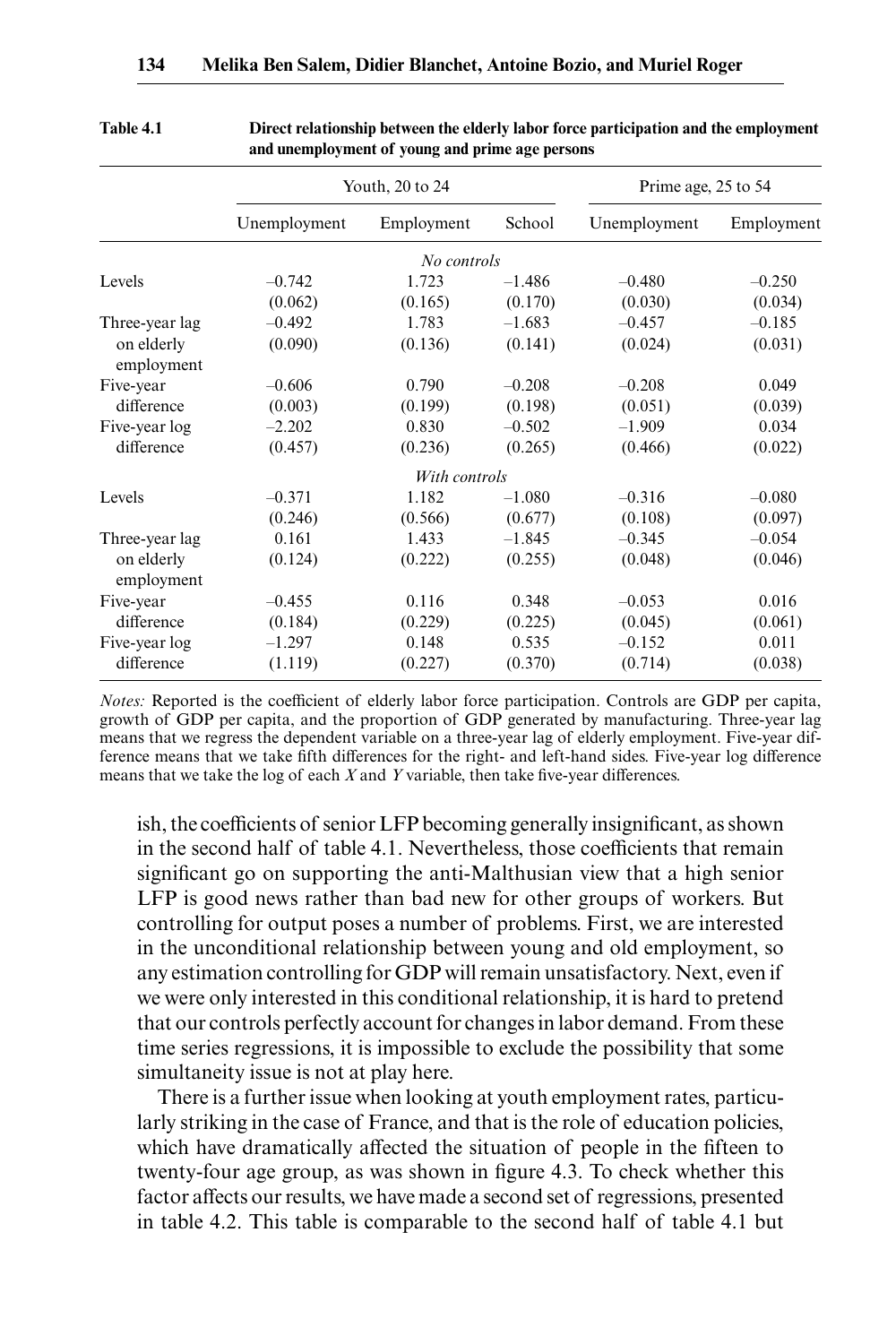|                          | Youth, 20 to 24 |               | Prime age, 25 to 54 |            |  |
|--------------------------|-----------------|---------------|---------------------|------------|--|
|                          | Unemployment    | Employment    | Unemployment        | Employment |  |
|                          |                 | With controls |                     |            |  |
| Levels                   | $-0.513$        | 0.213         | $-0.103$            | $-0.001$   |  |
|                          | $(-0.274)$      | (0.399)       | (0.057)             | (0.104)    |  |
| Three-year lag on        | 0.072           | 0.243         | $-0.120$            | 0.070      |  |
| elderly employment       | (0.177)         | (0.259)       | (0.036)             | (0.043)    |  |
| Five-year difference     | $-0.381$        | 0.338         | $-0.071$            | 0.070      |  |
|                          | (0.178)         | (0.182)       | (0.041)             | (0.038)    |  |
| Five-year log difference | $-0.329$        | 0.325         | 0.300               | 0.041      |  |
|                          | (0.801)         | (0.207)       | (0.645)             | (0.023)    |  |

#### **Table 4.2 Direct relationship between the elderly labor force participation and the employment and unemployment of young and prime age persons, control by the mean school leaving age**

*Notes:* Reported is the coefficient of elderly labor force participation. Controls are GDP per capita, growth of GDP per capita, the proportion of GDP generated by manufacturing, and the mean school leaving age. Three- year lag means that we regress the dependent variable on a three- year lag of elderly employment. Five-year difference means that we take fifth differ-ences for the right- and left-hand sides. Five-year log difference means that we take the log of each *X* and *Y* variable, then take five-year differences.

with the mean age at leaving school used as an additional control variable. Results do not dramatically change compared to those of the first approach. Coefficients obtained after controlling for this school- leaving age are generally less significant than before controls, but when they are, they generally go on supporting the non- Malthusian view that senior workers and workers from other age groups are complements rather than substitutes.

### **4.4 Measuring Changes in Retirement Incentives**

Even when controlling for various determinants of general unemployment, the approach followed in the previous section is difficult to interpret in terms of a causal impact of early retirement policies on employment rates of younger workers. Let's assume that some unobserved factors can have simultaneous impacts on the unemployment of younger workers and on labor force participation of older workers, these impacts being a priori of opposite signs. In principle, this will imply that periods of low labor force participation for older workers will also tend to be periods of high unemployment for younger ones. Let's also assume that a causal impact of retirement policies on youth unemployment actually exists and is of positive sign—that is, accelerating exits from the labor force by senior workers helps in lowering unemployment for younger workers. In such a context, the two relationships will offset each other, and the true benefits of early retirement policies on youth unemployment will be underestimated.

The ideal way to deal with these problems would be by instrumenting LFP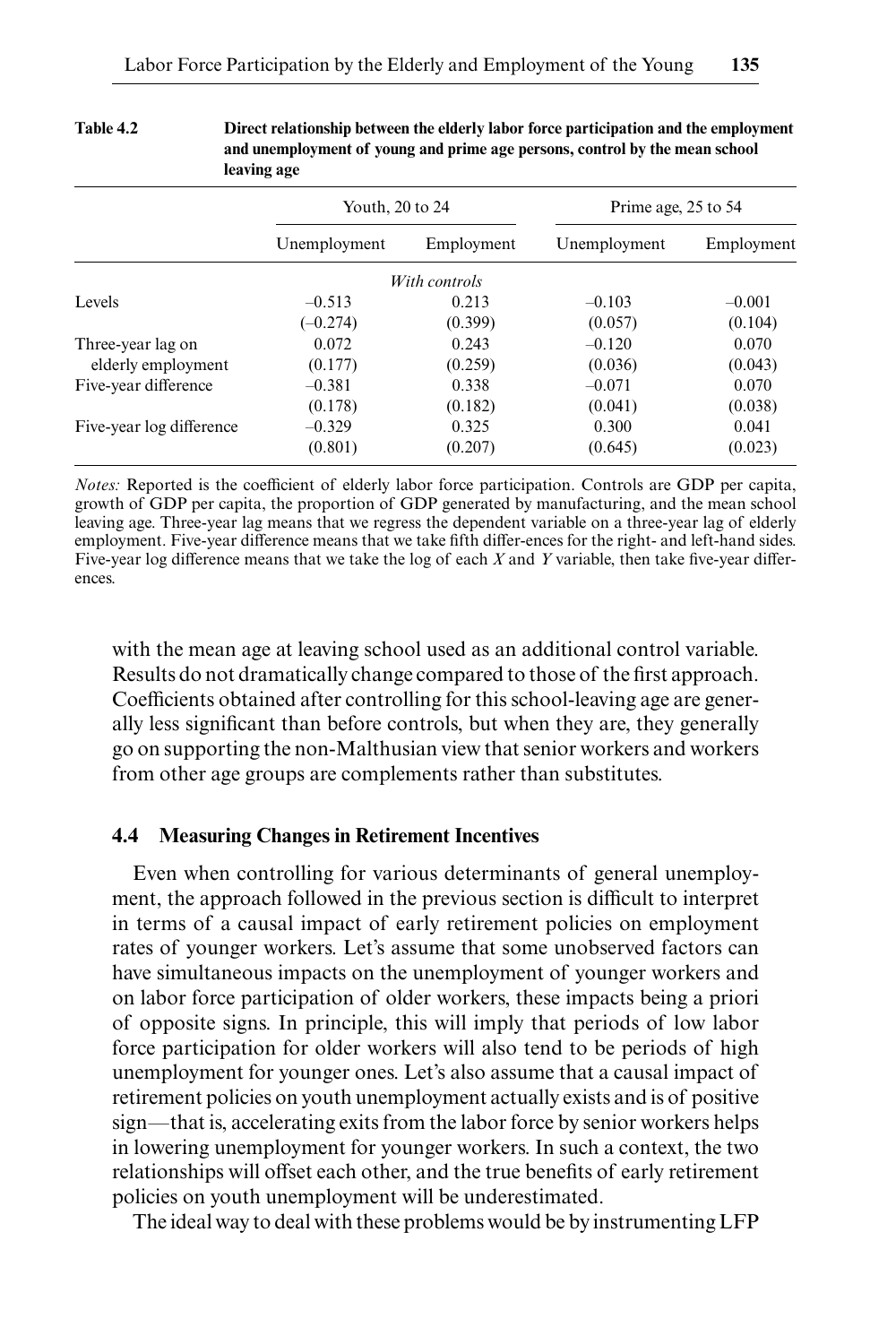rates of older workers with a variable that explains this labor force participation but that cannot be suspected of being endogenous to the global situation of the labor market. If policies had been decided completely independently from this labor market situation, an index summarizing the intensity of such policies would do the job. We shall actually look at the impact of such an index on labor market outcomes for the different age groups. But we know in advance that the exogeneity assumption is doubtful in the French case. Policies encouraging early exits have been at least partly motivated by the labor market situation, as seen in section 4.2. We shall therefore adopt a more agnostic strategy, looking at the possibility of reciprocal causation between policies and these labor market variables, relying on Granger causality tests.

The next subsection will present the method used for computing our indicator of the incentives to retire. Regression results and Granger causality tests will be presented in the subsequent one.

## 4.4.1 Incentive Measures

The purpose of this subsection is to translate the qualitative descriptions of section 4.2 into quantitative measures of the intensity of policies aimed at accelerating exits from the labor force by older workers. Among the many difficulties of such an exercise, one stems from the intrinsic complexity of the French system, which combines many different regulations applying to different categories of workers: wage earners in the private sector, civil servants, workers from large public firms (the so-called *régimes spéciaux*), or self- employed. As we did in section 4.2, we shall here bypass this element of complexity by concentrating on the case of wage earners in the private sector, for two reasons: these workers represent the large majority of the labor force (60 percent to 70 percent), and it is for this category of workers that the major changes occurred throughout the period.

As far as normal retirement is concerned, wage earners in the private sector are covered by one basic scheme (the *regime général*) and one or two complementary schemes—ARRCO and AGIRC—the latter being specific to highly qualified workers (*cadres*). Section 4.2 mentioned the major reforms that have been applied to the *régime général* during the period under review. Our analysis takes these reforms into account and also the associated changes in complementary schemes. Concerning access to pre- retirement, a one- by- one inclusion of all the possibilities that have existed over the period is beyond the scope of this chapter and would probably be of little interest, given the very aggregate nature of the index we are trying to build. The strategy has been instead to proxy all these routes by the dominant one for each period, giving to this route a global weight equal to the total flow of early retirees for each period.

Computations are made by gender, whatever the cohort, with a wage permanently equal to the current social security ceiling, and by deciles of length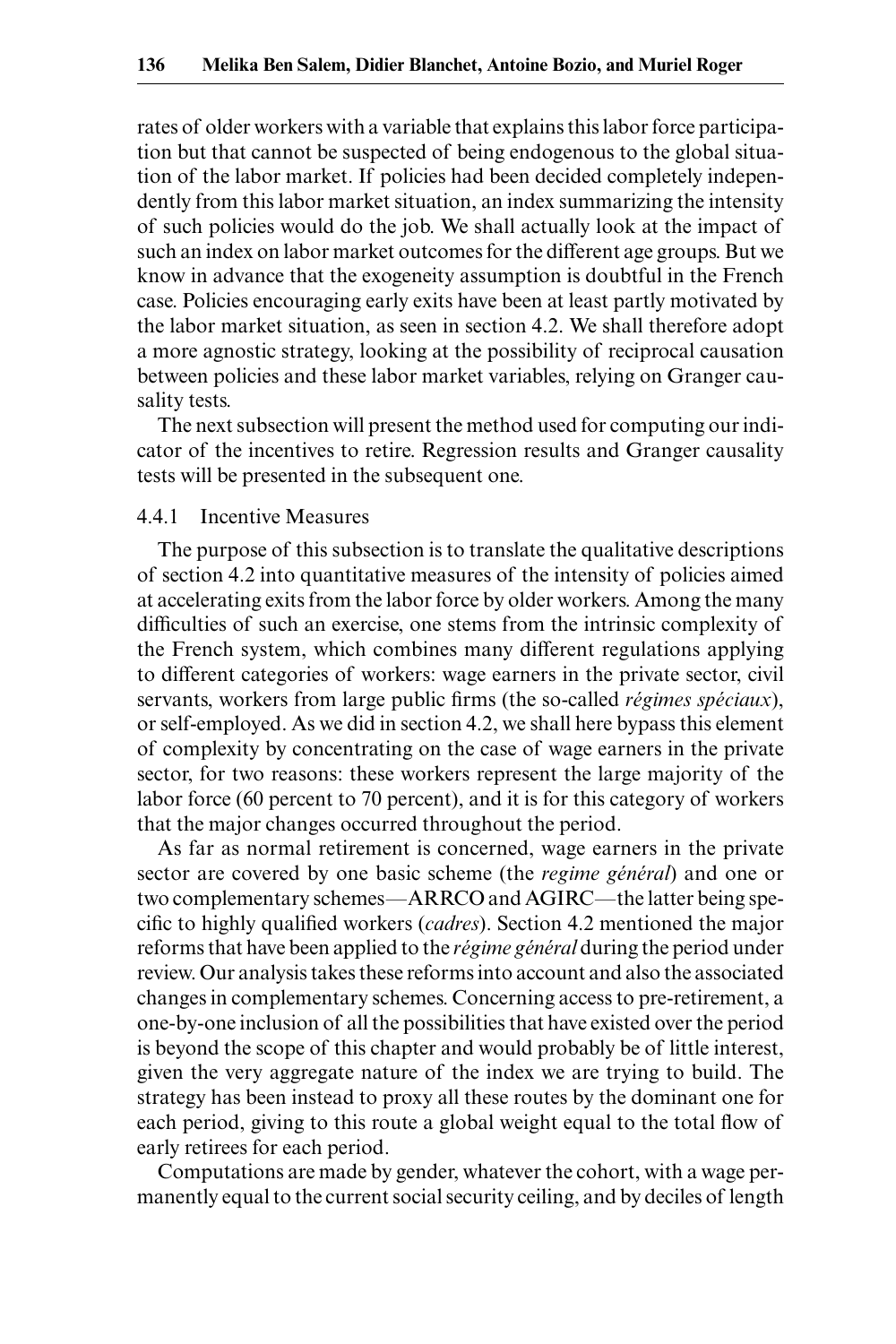of services. Results are averaged over the subgroups. Assuming a career at the SS ceiling is close to assuming a "median" career, since the social security ceiling changed more or less in phase with the average wage.

Figure 4.4 presents results in terms of social security wealth (SSW), depending on age and time at retirement. It actually gives a good view of the main changes observed since the end of the 1960s. The SSW series has a general upward trend reflecting general economic growth. Under pre-1971 conditions, we have a strong progressivity of the pension level as a function of age. The 1971 reform leads to a strong jump. The jump is higher for people retiring around sixty, especially in 1972, due to transitory constraints on the maximum pension level that minimized the benefit of the reform for people retiring late. On the whole, the gap between pension levels reached between sixty and sixty-five remains rather large. The 1983 reform leads to an inversion of the relative position of the different curves: the reason is because offering the same replacement rate at sixty and sixty-five means offering a higher SSW at sixty than at sixty-five, due to the fact that the expected length of the retirement period is longer at sixty than at sixty-five. The opposite was true before 1983, due to the overactuarial magnitude of the penalty that applied before this date to people retiring before sixty-five.

The next step is to try combining this series into a single summary indicator. Let  $W(a, y)$  represent the social security wealth of a person retiring at age *a* in year *y*. Let  $q(a, y)$  represent the probability of facing such an incentive at this period and at this age; that is, the probability of still not being retired and of being entitled to such a benefit. Before the first eligibility age of sixty, this probability will be zero. After sixty, it will be 1 minus the share of people already retired; that is,  $1 - p(a, y)$ . Given these elements, the



**Fig. 4.4 Social security wealth by date and age at retirement**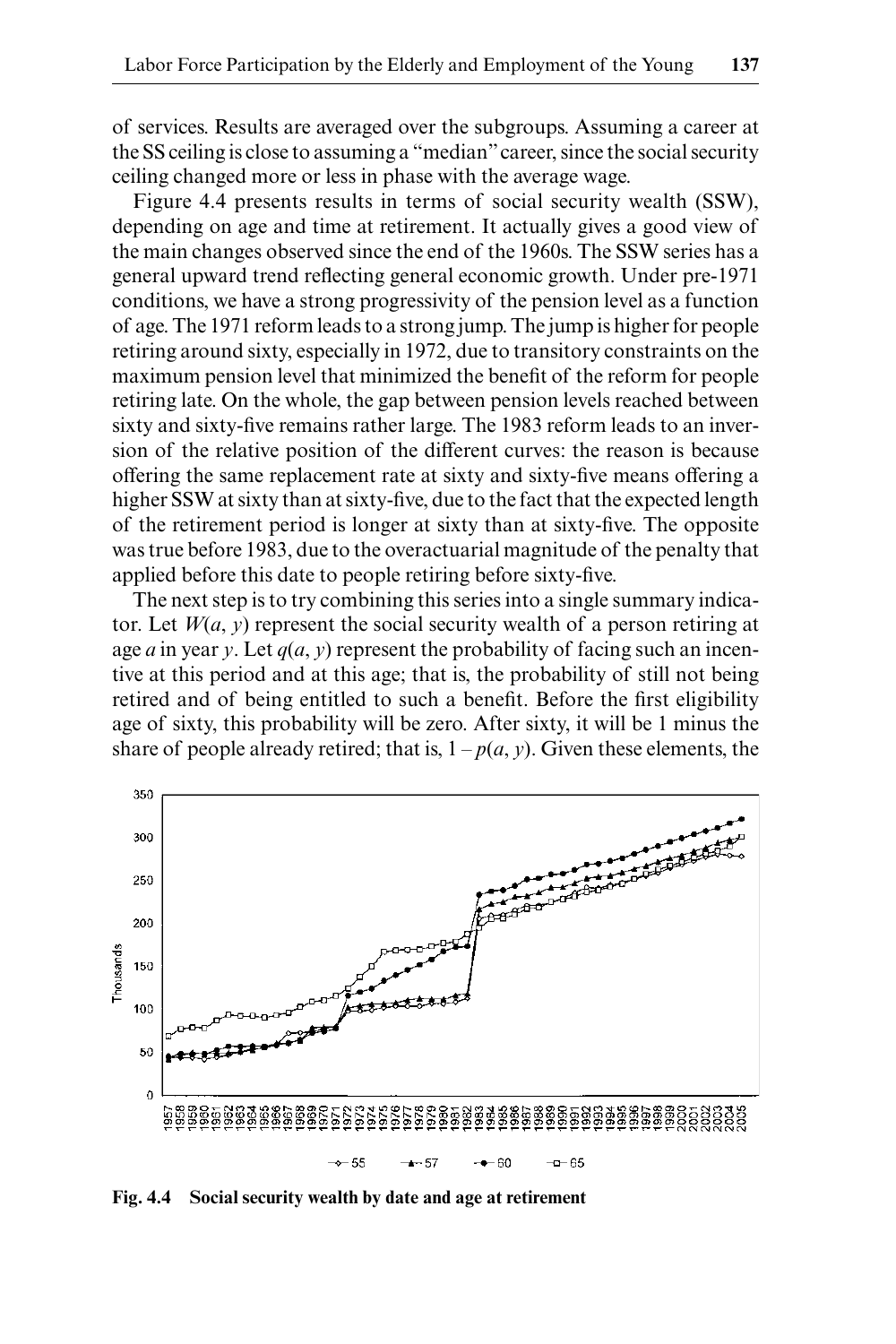aggregation strategy averages past incentives  $W(a, y)$  over the current stock of retirees, since what we want to measure is the cumulative effect of past incentives on current LFP rates of people over sixty. The global index that provides this aggregation is:

(1) 
$$
\text{wbar}(y, r) = \sum_{55}^{65} \left[ \frac{p(a, y)}{\sum_{55}^{65} p(a, y)} \right] \times \left[ \frac{\sum_{t=0}^{a-55} W(a-t, y-t, r) \times q(a-t, y-t)}{\sum_{t=0}^{a-55} q(a-t, y-t)} \right],
$$

where the second bracket synthesizes past incentives faced by people currently retired at age *a*, which are then averaged over all groups of people currently retired, with ages comprised between fifty-five and sixty-five.

This aggregate indicator is provided in figure 4.5. It essentially captures the strong impact of the 1983 reform in favor of an earlier retirement.

We have also explored another version of the incentive measure, built not only on the expected social security wealth for retiring at a given age but also on the difference between the social security wealth derived for retiring now and the maximum possible value of this SSW for later ages at retirement. Let us call  $PV(a, y)$  the "peak value"—that is, the maximum of the  $W(a', y)$  $a' - a$ ) that can be attained for departures at ages higher than or equal to *a* and *a*∗, the corresponding age.

The aggregation of  $W - PV$ , using the same kind of formula as formula (1), is given by the bottom line of figure 4.5. The pattern of  $W$ –PV unfortunately



**Fig. 4.5 Incentive measures**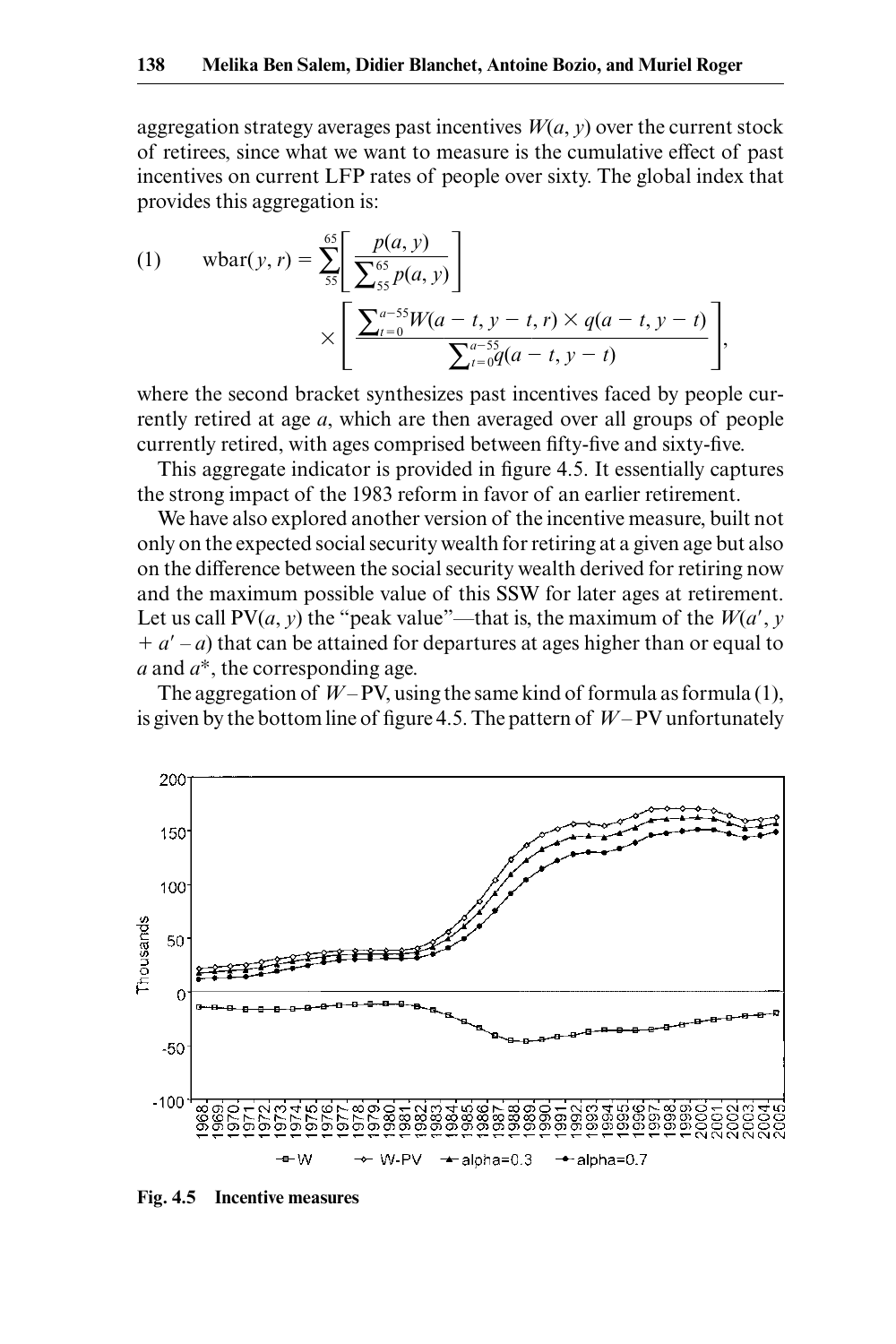appears difficult to interpret. Previous results on microdata had underlined the importance of the peak value or of the distance to the peak value in the decision to retire. Following the microresults, an increase in *W* – PV (*W* – PV is negative) should induce a decrease in the labor force participation. An increase in  $W - PV$  indeed means that individuals are approaching the optimal date to claim their pension. The 1983 pension reform in France induces a discontinuity in the age of the peak value. Before the reform, the optimal age to claim a pension was sixty-five; it moves to sixty in 1983. The discontinuity in  $W - PV$  makes the aggregation difficult. Thus, figure 4.5 shows that  $W - PV$  presents a decreasing pattern in 1983, even if we were expecting the reverse.

Nevertheless, we have attempted to build an index, mixing the incentives properties of both PV and  $(W - PV)$ . The elementary formula is of the form:

(2) 
$$
I(a, y, r) = W(a, y) + e^{-r(a^{*}-a)}[W(a, y) - PV \times (a, y)].
$$

It can be interpreted as a weighted average between the gain from leaving immediately and the additional gain from postponing until the age that maximizes *W*, with a weighted factor for future gains equal to  $e^{-r(a^* - a)}$ , which will be proxied by a constant factor  $\alpha$ . A global index ibar is computed as the global index wbar from formula (1). The conventional values  $\alpha = 0.3$  and  $\alpha$  = 0.7 lead to the last two curves on figure 4.5. Given the relatively small difference between these curves and the initial one, we shall here concentrate on results based on *W* only. For comparison purposes with other countries, we give results based on the 'ibar' approach (equation [2]) in the appendix.

## 4.4.2 Measuring the Impact of Pension Policy Indices on Labor Market Outcomes

Tables 4.3 to 4.5 present the effects of aggregate social security wealth on different labor market outcomes: labor force participation of the old (denoted LFPold) and unemployment and employment rates of the young (denoted, respectively, Uyouth and Eyouth). Several specifications and sets of control variables are used to test the robustness of the results. In addition to the three control variables used in table 4.1 (GDP per capita, growth of GDP per capita—denoted DGDP—and the share of manufacturing in GDP—denoted MS), we have also used the mean age of the fifty-five to sixty-five age group (denoted MA  $5565$ )<sup>16</sup> and the ratio of the minimum wage to the average wage (denoted MW). As in our previous analysis, the mean school leaving age (denoted MSLA) is used to measure the impact of

<sup>16.</sup> The labor force participation of the old is influenced by changes in the age structure. In particular, large changes in the mean age of the fifty-five to sixty-four age group were experienced in France between 1974 and 1985 as a result of the low fertility rates during World War I; that is, cohorts born between 1915 and 1918 are much smaller than previous and later cohorts.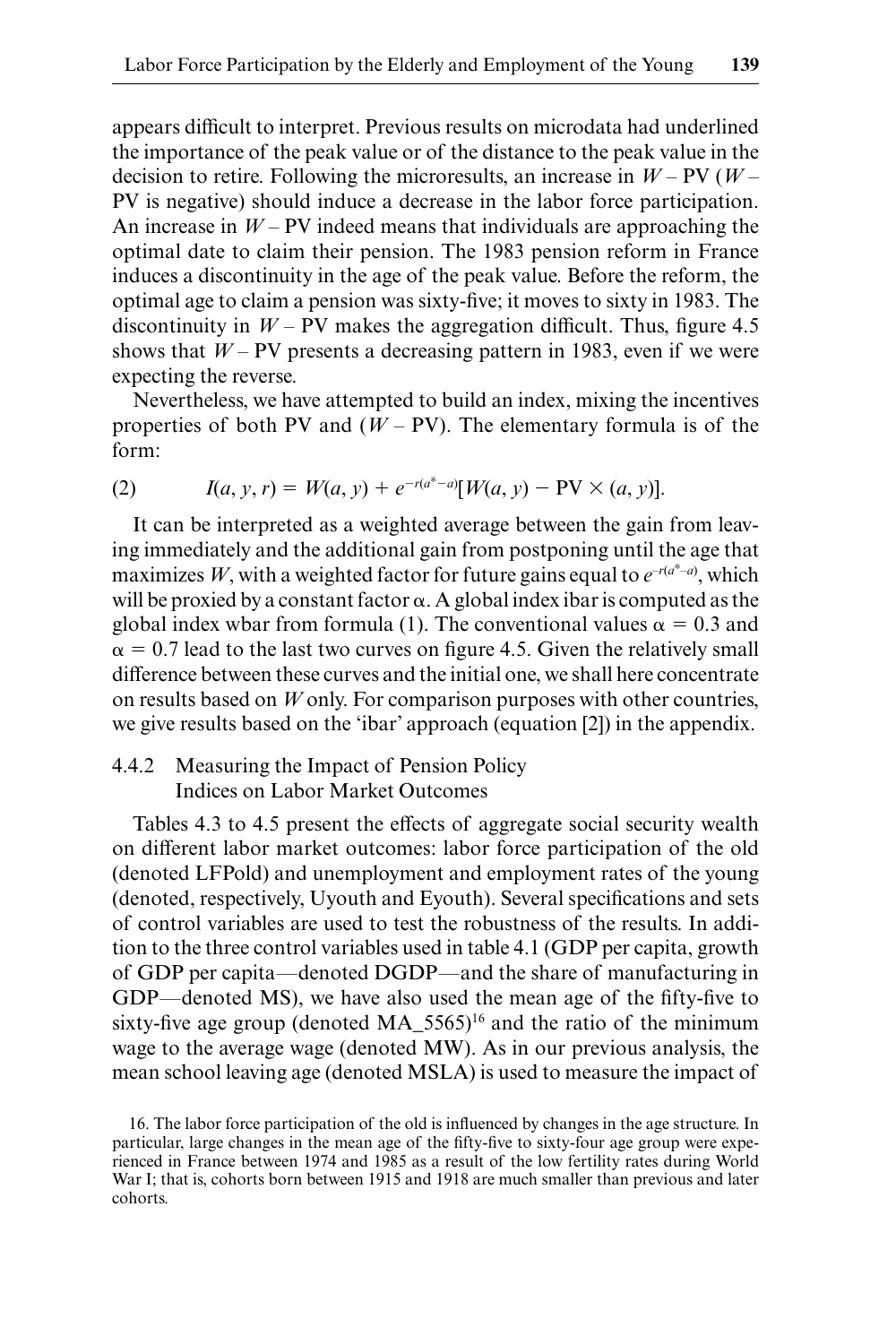education policies, which might have been fostered by concerns about youth unemployment and are essential in explaining the drop in youth labor force participation in France.<sup>17</sup>

All three tables have the same structure. In the top part, we present the coefficients of the wealth index according to various specifications. In the first specification (column  $[1]$ ), we use the same set of control variables as in table 4.1 (GDP per capita, its growth rate, and the share of manufacturing in production). In the following columns, we add or remove control variables according to their relevance for the corresponding labor market outcome; that is, the mean age of the fifty-five to sixty-five age group in the LFPold regression or the minimum wage for Eyouth and Uyouth. The number of observations being relatively low (a maximum of thirty- eight observations to a minimum of thirty-two when taking the fifth differences of the variables), we test the robustness of these regressions by limiting the number of control variables, either for the business cycle (GDP per capita, its growth rate) or the productive structure of the economy (the share of manufacturing in production), in order to leave explaining power for the more specific variables (columns [3] and [4]). Endogeneity of the pension policy in the French political context, as discussed previously, is an issue that could not be put aside. We try to address this issue by implementing some Granger causality tests in a bivariate framework. We present these results in the bottom part of each table. Control variables are introduced as exogenous variables (we do not have enough degrees of freedom to deal with all variables as endogenous ones). We have two bivariate systems to estimate—youth unemployment and the pension wealth index and youth employment and the pension wealth index—and we test if past youth employment (or unemployment) could improve the prediction of the pension wealth index; that is, if youth unemployment (or employment) at date *t* helps to better predict the pension wealth index at date  $t + 1$ , whatever the exogenous variables.

Table 4.3 corresponds to the regressions with all the variables in levels. First, the effect of the wealth index on the labor force participation of the old has the expected negative sign. However, it is not significant in specification  $(2)$ , which includes the largest set of controls, and in specification  $(3)$ , for which the growth rate of GDP per capita has been omitted. When comparing specifications  $(1)$  and  $(4)$ , the inclusion of the mean age of the fifty-five to sixty-five age group instead of the share of manufacturing in production increases the negative impact on the labor force participation of the old of the pension incentives index. For the other labor market outcomes, the effect of the wealth index is always significant, whatever the set of the control variables, and is with a similar size and the same sign: negative for both the

<sup>17.</sup> The share of the young in school (denoted Syouth) could be an alternative measure of these education policies. Yet, it is linked by an identity relationship to the unemployment and employment of the young.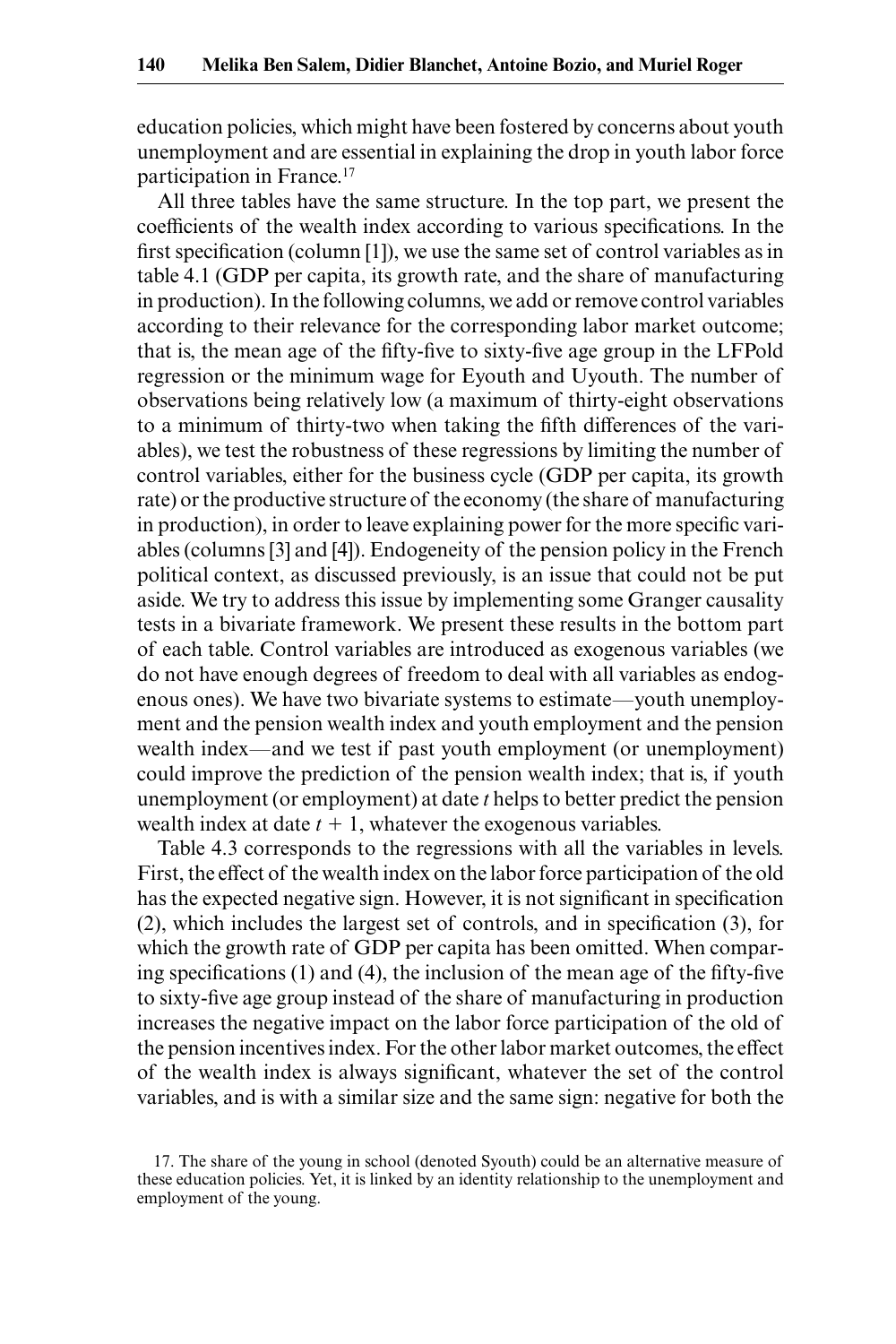| Table 4.3              | Regressions in level, wealth index estimated coefficient |          |          |          |  |  |  |
|------------------------|----------------------------------------------------------|----------|----------|----------|--|--|--|
|                        | (1)                                                      | (2)      | (3)      | (4)      |  |  |  |
| <b>LFPold</b>          | $-0.022$                                                 | $-0.000$ | $-0.000$ | $-0.093$ |  |  |  |
|                        | (0.012)                                                  | (0.011)  | (0.011)  | (0.008)  |  |  |  |
| Uyouth                 | $-0.04$                                                  | $-0.076$ | $-0.070$ | $-0.057$ |  |  |  |
|                        | (0.014)                                                  | (0.015)  | (0.014)  | (0.016)  |  |  |  |
| Eyouth                 | $-0.191$                                                 | $-0.189$ | $-0.196$ | $-0.194$ |  |  |  |
|                        | (0.018)                                                  | (0.022)  | (0.020)  | (0.023)  |  |  |  |
| Syouth                 | 0.244                                                    | 0.234    | 0.242    | 0.219    |  |  |  |
|                        | (0.015)                                                  | (0.020)  | (0.019)  | (0.019)  |  |  |  |
| Causality tests        |                                                          |          |          |          |  |  |  |
| Uyouth $\rightarrow$ W | yes                                                      | yes      | yes      | yes      |  |  |  |
| $W \rightarrow$ Uyouth | yes                                                      | yes      | yes      | yes      |  |  |  |
| Eyouth $\rightarrow$ W | no                                                       | no       | no       | no       |  |  |  |
| $W \rightarrow$ Eyouth | no                                                       | no       | no       | no       |  |  |  |

*Notes:* (1): LFPold = GDP, DGDP, MS; Uyouth, Eyouth, Syouth = GDP, DGDP, MS.  $(2)$ : LFPold = GDP, DGDP, MS, MA\_5565; Uyouth, Eyouth, Syouth = GDP, DGDP, MS,  $MW. (3): LFPold = GDP, MS, MA_5565; Uyouth, Eyouth, Syouth = GDP, MS, MW.$  $(4)$ : LFPold = GDP, DGDP, MA\_5565; Uyouth, Eyouth, Syouth = GDP, DGDP, MW. Parameters in bold are significant at the 5-percent threshold.

unemployment and employment of youth and positive for the schooling of youth. An increase in the social security wealth index is associated both with lower youth employment and lower youth unemployment. This result is not completely surprising, given that the pension wealth index is also associated positively with the share of the young in school. To rephrase this result in the light of our previous descriptive analysis (section 4.3), at a time of increased youth unemployment, both early retirement policies and expansion of schooling have taken place. Taking into account these education policies, which is done in table 4.5, may allow us to help shed light on the relationship between retirement policies and the labor market status of the young.

When looking at the results of the causality tests, we accept Granger causality between the unemployment of youth and the wealth index in both directions, whereas we reject it between the employment of youth and the wealth index. It is therefore more cautious to avoid causal interpretation of the effect of the wealth index on the youth labor market outcomes, given these endogeneity issues.

Results in table 4.4 correspond to regressions with all the variables in fifth differences. Differentiation is a way to address the endogeneity issue. By differencing, we lose control variables, such as the growth of GDP per capita, and we implement only two specifications. As we lose almost 10 percent of our observations, the coefficient of the wealth index is no longer significant in the regression on the labor force participation of the old. As a result, the regressions on the other outcomes cannot be interpreted in a causal way.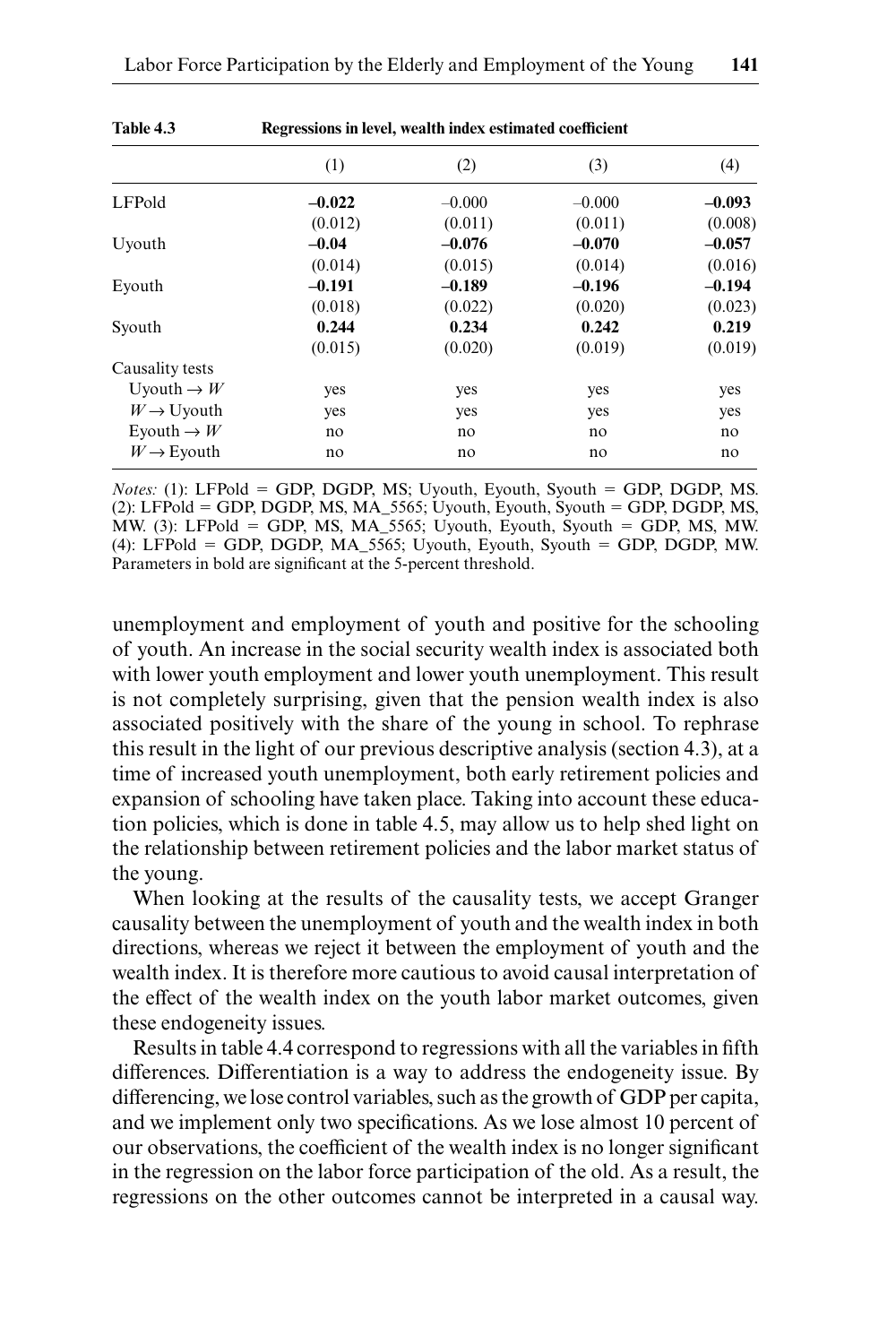Surprisingly, the coefficient of the pension wealth index on the other labor market outcomes remains significant and of the same sign (the size is more volatile) as in the regressions in levels. The Granger causality tests confirm the results obtained in table 4.3. These results reinforce the need to control for education policies.

Table 4.5 is very similar to table 4.3, except that we systematically add the mean school leaving age in each set of control variables. There remain only two explained variables—employment and unemployment of youth—since the mean school leaving age is not relevant for the fifty-five to sixty-five age group (the coefficient for the LFPold regression is then the same as in table

| Table 4.4 |                        | Regressions in fifth differences, wealth index estimated coefficient |          |  |  |  |  |
|-----------|------------------------|----------------------------------------------------------------------|----------|--|--|--|--|
|           |                        | (1)                                                                  | (2)      |  |  |  |  |
|           | <b>LFPold</b>          | $-0.002$                                                             | $-0.002$ |  |  |  |  |
|           |                        | (0.026)                                                              | (0.014)  |  |  |  |  |
|           | Uyouth                 | $-0.095$                                                             | $-0.211$ |  |  |  |  |
|           |                        | (0.029)                                                              | (0.025)  |  |  |  |  |
|           | Eyouth                 | $-0.078$                                                             | $-0.183$ |  |  |  |  |
|           |                        | (0.030)                                                              | (0.039)  |  |  |  |  |
|           | Syouth                 | 0.137                                                                | 0.311    |  |  |  |  |
|           |                        | (0.027)                                                              | (0.032)  |  |  |  |  |
|           | Causality tests        |                                                                      |          |  |  |  |  |
|           | Uyouth $\rightarrow$ W | yes                                                                  | yes      |  |  |  |  |
|           | $W \rightarrow$ Uyouth | yes                                                                  | yes      |  |  |  |  |
|           | Eyouth $\rightarrow$ W | no                                                                   | no       |  |  |  |  |
|           | $W \rightarrow$ Eyouth | no                                                                   | no       |  |  |  |  |
|           |                        |                                                                      |          |  |  |  |  |

 $Notes: (1): LFPold = GDP, MS; Uyouth, Eyouth, Syouth = GDP, MS. (2): LFPold = GDP,$ MS, MA\_5565; Uyouth, Eyouth, Syouth = GDP, MS, MW. Parameters in bold are significant at the 5-percent threshold.

| Table 4.5              | Regressions in levels, with the mean school leaving age added: Wealth<br>index estimated coefficients |          |          |          |          |  |  |
|------------------------|-------------------------------------------------------------------------------------------------------|----------|----------|----------|----------|--|--|
|                        | (1)                                                                                                   | (2)      | (3)      | (4)      | (5)      |  |  |
| Uyouth                 | $-0.106$                                                                                              | $-0.052$ | $-0.063$ | 0.024    | $-0.062$ |  |  |
|                        | (0.027)                                                                                               | (0.028)  | (0.028)  | (0.031)  | (0.045)  |  |  |
| Eyouth                 | $-0.140$                                                                                              | $-0.047$ | 0.078    | $-0.124$ | $-0.148$ |  |  |
|                        | (0.033)                                                                                               | (0.039)  | (0.039)  | (0.048)  | (0.038)  |  |  |
| Causality tests        |                                                                                                       |          |          |          |          |  |  |
| Uyouth $\rightarrow$ W | yes                                                                                                   | yes      | yes      | yes      | yes      |  |  |
| $W \rightarrow$ Uyouth | yes                                                                                                   | yes      | yes      | no       | yes      |  |  |
| Eyouth $\rightarrow$ W | no                                                                                                    | no       | no       | yes      | no       |  |  |
| $W \rightarrow$ Eyouth | no                                                                                                    | no       | no       | no       | no       |  |  |

*Notes:* (1): GDP, DGDP, MS. (2): GDP, DGDP, MS, MW. (3): GDP, MS, MW. (4): GDP, DGDP, MW. (5): GDP, DGDP. Parameters in bold are significant at the 5-percent threshold.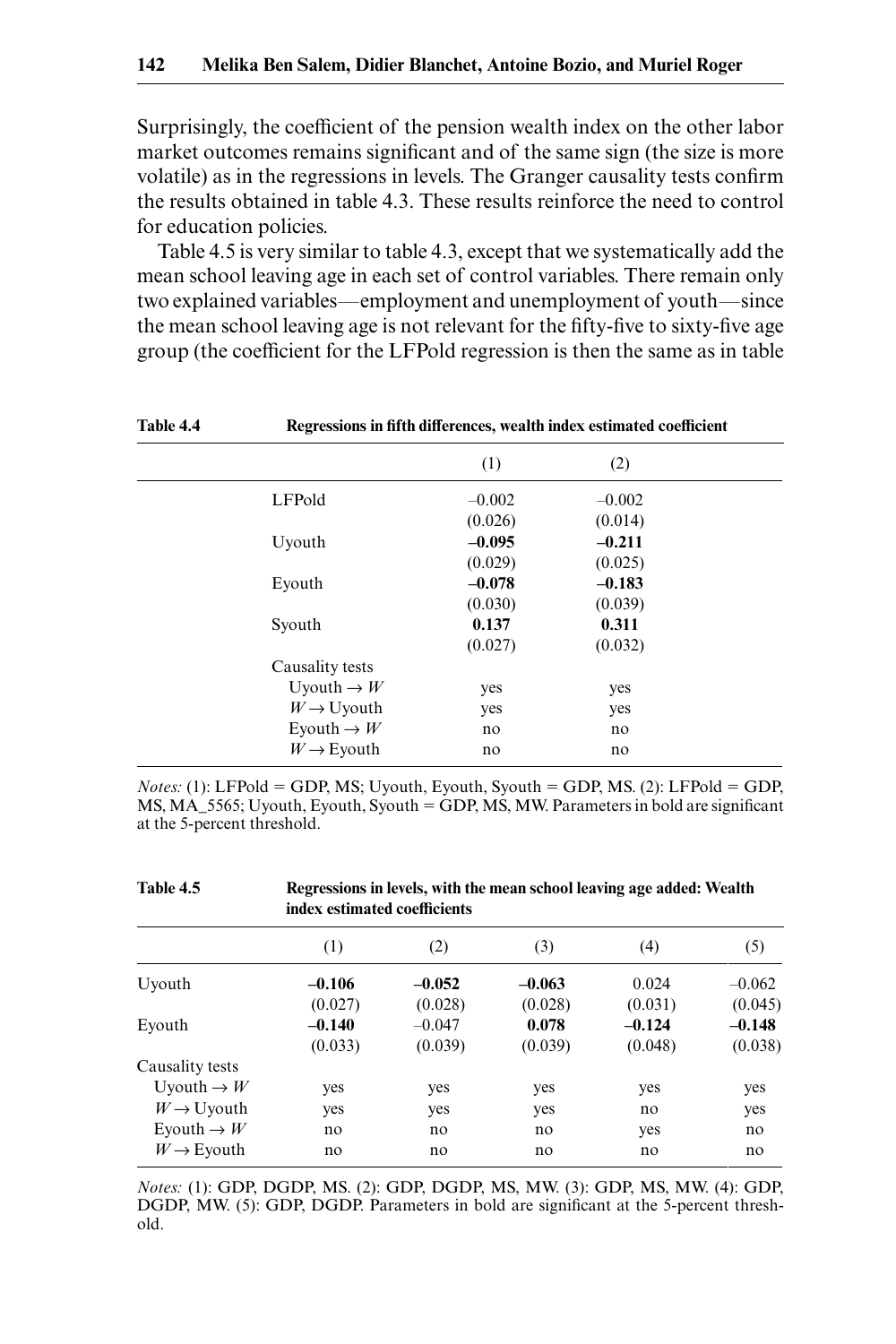4.3), and it is certainly endogeneous in the Syouth regression. The effect of the wealth index on unemployment or employment of the youth and Granger causality between the wealth and the two outcomes of interest are the same as in table 4.3 when controlling for the mean school leaving age.

The causality tests lead us to confirm that these variables are indeed endogenous. Causal relationships are therefore impossible to establish, and we are left with the weak evidence of previous sections.

## **4.5 Conclusion**

The main objective of this chapter has been to study the link between youth labor market status and older workers' labor force participation in the case of France. The main reforms favoring early retirement policies in the decade between 1975 and 1985 were based, at least in the political debate, on the argument that they would foster young workers' employment. Evidence of the correlation between youth labor market outcomes and old workers' labor force participation plead more in favor of a positive association between young and old workers in the labor market. An increase in the old workers' participation is indeed correlated with an increase in the employment rate of young workers and a decrease in their unemployment rate. Even when controlling for the economic cycle, this positive association remains albeit less robustly. These correlations based on time series, however, are not evidence of a causal relationship between young and old employment. For a start, even if we had been able to properly measure substitution between these two age groups, controlling for total output in the economy, we would not be able to state that these policies have been effective in the long term, unconditional on output. In our case, we do not find evidence of substitution conditional on output. The second caveat of these time series correlations is that it is impossible to exclude the possibility that they are not faced with a simultaneity issue—that is, that general employment conditions, not taken into account in our controls, could explain both employment of the young and of the old.

To deal with this problem, we instead use the LFP rates of older workers in an index summarizing the intensity of policies aimed at removing older workers from the labor market, based on social security wealth. The effect of the wealth index on youth labor market outcomes is always significant, whatever the set of control variables we use, and is with a similar size and the same sign. The coefficient is negative for both the unemployment and employment of youth, with or without controlling for school attendance. Granger causality tests between unemployment of youth and the wealth index show a significant link in both directions, whereas nothing is significant between the employment of youth and the wealth index.

Establishing a causal relationship of the reduction of labor force participation of the old on employment prospects of the young is indeed challenging work. Given the general equilibrium element of their impact and the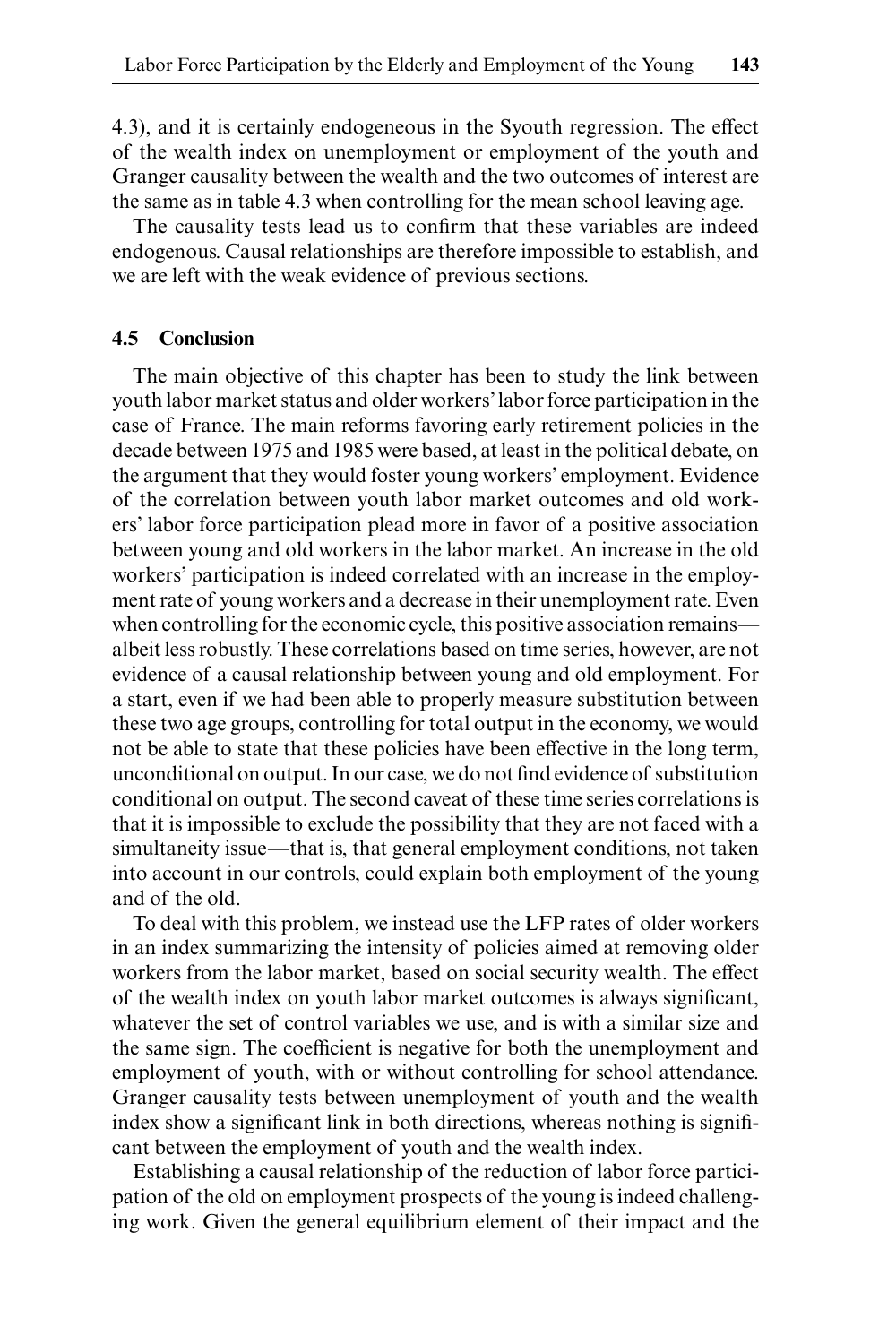endogeneity of the policies at stake, one is constrained to look—within one country—at time series. If we do not find evidence that reducing the labor force participation of the old provides jobs for the young, we cannot exclude altogether the possibility that some general and unaccountable cause is hiding their true effect.

# **Appendix**

Tables 4A.1 and 4A.2 are defined as table 4.3, and tables 4A.3 and 4A.4 are defined as table 4.5, except that the pension index here is a composite index, defined as:

$$
I(a, y, r) = W(a, y) + e^{-r(a^{*}-a)}[W(a, y) - PV \times (a, y)].
$$

The main issue with this pension index is to find a value for  $\alpha$ , which is a kind of subjective preference for the present rate. According to the average values of different long- term and no- risk interest rates for the time period, it can range from 0.3 to 0.7. We thus replicate the same exercise as for the wealth index for two pension indices (denoted ibar), and tables 4A.1 and 4A.3 (respectively, tables 4A.2 and 4A.4) report the results for  $\alpha = 0.3$ (respectively,  $\alpha = 0.7$ ). Globally, the results are very similar to the results obtained with the wealth index. Indeed, we find that the paradoxal results remain; that is, the complementarity between youth employment and the

| <b>Table 4A.1</b> |                            | Regressions in level, $\alpha = 0.3$ |          |          |          |  |
|-------------------|----------------------------|--------------------------------------|----------|----------|----------|--|
|                   |                            | (1)                                  | (2)      | (3)      | (4)      |  |
| <b>LFPold</b>     |                            | $-0.001$                             | $-0.021$ | $-0.001$ | $-0.096$ |  |
|                   |                            | (0.011)                              | (0.012)  | (0.011)  | (0.009)  |  |
| Uyouth            |                            | $-0.082$                             | $-0.040$ | $-0.074$ | $-0.067$ |  |
|                   |                            | (0.015)                              | (0.014)  | (0.014)  | (0.016)  |  |
| Eyouth            |                            | $-0.202$                             | $-0.198$ | $-0.198$ | $-0.209$ |  |
|                   |                            | (0.023)                              | (0.019)  | (0.019)  | (0.024)  |  |
| Syouth            |                            | 0.251                                | 0.254    | 0.257    | 0.242    |  |
|                   |                            | (0.019)                              | (0.013)  | (0.013)  | (0.018)  |  |
|                   | Causality tests            |                                      |          |          |          |  |
|                   | Uyouth $\rightarrow$ ibar  | yes                                  | yes      | yes      | yes      |  |
|                   | $Ibar \rightarrow U$ youth | yes                                  | yes      | yes      | yes      |  |
|                   | Eyouth $\rightarrow$ ibar  | no                                   | no       | no       | no       |  |
|                   | $Ibar \rightarrow E$ youth | no                                   | no       | no       | no       |  |
|                   |                            |                                      |          |          |          |  |

*Notes:* (1): LFPold = GDP, DGDP, MS, MA\_5565; Uyouth, Eyouth, Syouth = GDP, DGDP,  $MS$ , MW. (2): LFPold = GDP, DGDP, MS; Uyouth, Eyouth, Syouth = GDP, DGDP, MS.  $(3)$ : LFPold = GDP, MS, MA\_5565; Uyouth, Eyouth, Syouth = GDP, MS, MW. (4): LFPold = GDP, DGDP, MA\_5565; Uyouth, Eyouth, Syouth = GDP, DGDP, MW. Parameters in bold are significant at the 5-percent threshold.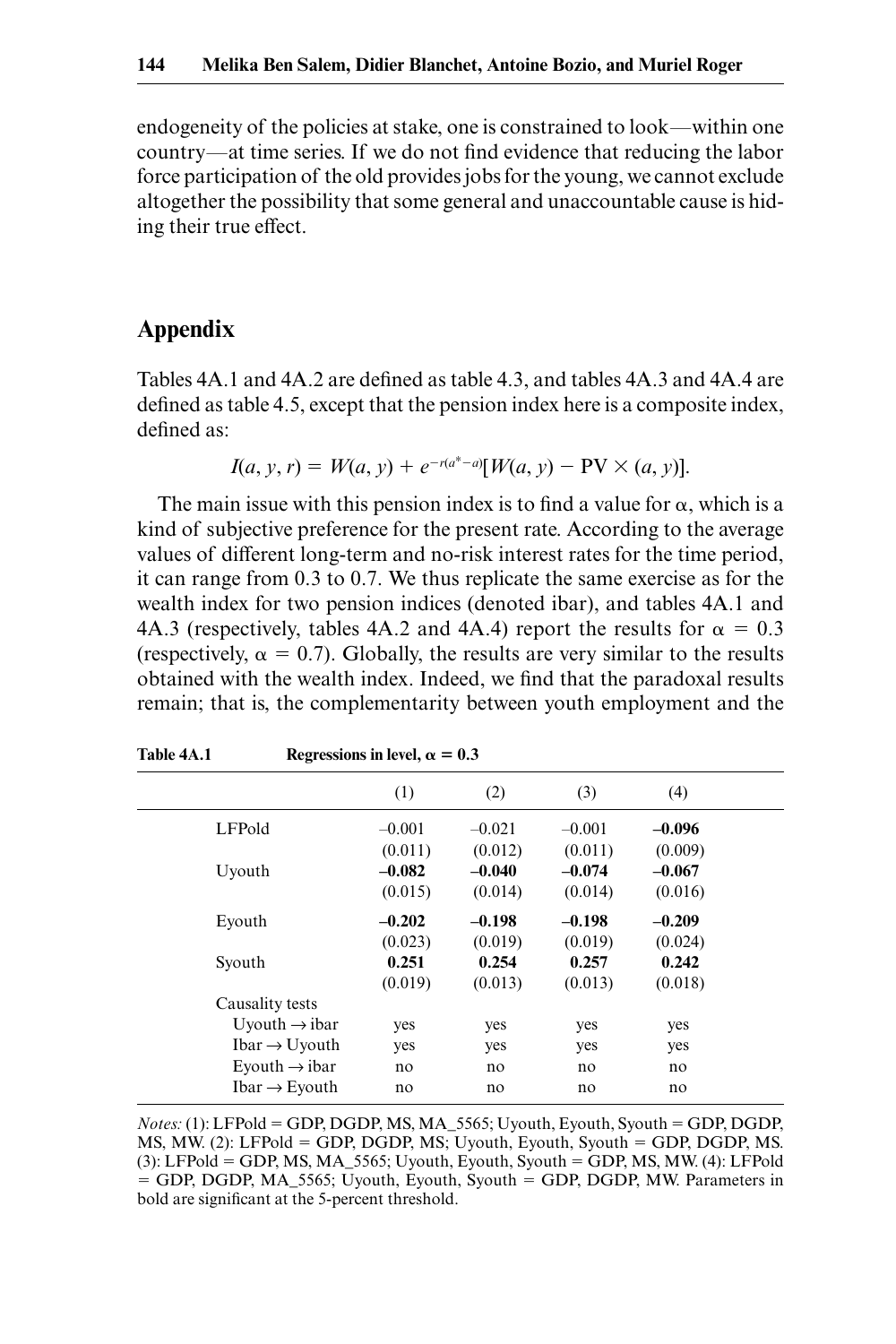| Table 4A.2                 | Regressions in level, $\alpha = 0.7$ |          |          |          |  |
|----------------------------|--------------------------------------|----------|----------|----------|--|
|                            | (1)                                  | (2)      | (3)      | (4)      |  |
| <b>LFPold</b>              | $-0.001$                             | $-0.021$ | $-0.101$ | $-0.001$ |  |
|                            | (0.011)                              | (0.012)  | (0.010)  | (0.011)  |  |
| Uyouth                     | $-0.090$                             | $-0.040$ | $-0.083$ | $-0.080$ |  |
|                            | (0.014)                              | (0.014)  | (0.016)  | (0.014)  |  |
| Eyouth                     | $-0.221$                             | $-0.207$ | $-0.226$ | $-0.226$ |  |
|                            | (0.024)                              | (0.020)  | (0.027)  | (0.022)  |  |
| Syouth                     | 0.276                                | 0.266    | 0.273    | 0.278    |  |
|                            | (0.017)                              | (0.011)  | (0.016)  | (0.015)  |  |
| Causality tests            |                                      |          |          |          |  |
| Uyouth $\rightarrow$ ibar  | yes                                  | yes      | yes      | yes      |  |
| $Ibar \rightarrow U$ youth | yes                                  | yes      | yes      | yes      |  |
| Eyouth $\rightarrow$ ibar  | no                                   | no       | no       | no       |  |
| $Ibar \rightarrow E$ youth | no                                   | no       | no       | no       |  |
|                            |                                      |          |          |          |  |

 $Notes: (1): LFPold = GDP, DGDP, MS, MA_5565; Uyouth, Eyouth, Syouth = GDP, DGDP,$  $MW. (2): LFPold = GDP, DGDP, MS; Uyouth, Eyouth, Syouth = GDP, DGDP, MW. (3):$  $LFPold = GDP, MS, MA_5565; Uyouth, Eyouth, Syouth = GDP, MS, MW. (4): LFPold =$ GDP, DGDP, MA\_5565; Uyouth, Eyouth, Syouth = GDP, DGDP, MW.

| Table 4A.3                 | Regressions in level with mean school leaving age, $\alpha = 0.3$ |          |          |          |          |  |
|----------------------------|-------------------------------------------------------------------|----------|----------|----------|----------|--|
|                            | (1)                                                               | (2)      | (3)      | (4)      | (5)      |  |
| Uyouth                     | $-0.123$                                                          | $-0.065$ | $-0.077$ | 0.018    | $-0.093$ |  |
|                            | (0.029)                                                           | (0.032)  | (0.031)  | (0.037)  | (0.049)  |  |
| Eyouth                     | $-0.160$                                                          | $-0.056$ | $-0.091$ | $-0.141$ | $-0.167$ |  |
|                            | (0.037)                                                           | (0.045)  | (0.045)  | (0.056)  | (0.042)  |  |
| Causality tests            |                                                                   |          |          |          |          |  |
| Uyouth $\rightarrow$ ibar  | yes                                                               | yes      | yes      | yes      | yes      |  |
| $Ibar \rightarrow U$ youth | yes                                                               | yes      | yes      | no       | yes      |  |
| Eyouth $\rightarrow$ ibar  | no                                                                | no       | no       | no       | no       |  |
| $Ibar \rightarrow E$ youth | no                                                                | no       | no       | yes      | no       |  |

*Notes:* (1): GDP, DGDP, MS. (2): GDP, DGDP, MS, MW. (3): GDP, MS, MW. (4): GDP, DGDP, MW. (5): GDP, DGDP.

| Table 4A.4                 | Regressions in level with mean school leaving age, $\alpha = 0.7$ |          |          |          |          |  |  |
|----------------------------|-------------------------------------------------------------------|----------|----------|----------|----------|--|--|
|                            | (1)                                                               | (2)      | (3)      | (4)      | (5)      |  |  |
| Uyouth                     | $-0.152$                                                          | $-0.091$ | $-0.103$ | $-0.004$ | $-0.153$ |  |  |
|                            | (0.031)                                                           | (0.038)  | (0.036)  | (0.049)  | (0.052)  |  |  |
| Eyouth                     | $-0.193$                                                          | $-0.071$ | $-0.113$ | $-0.165$ | $-0.191$ |  |  |
|                            | (0.044)                                                           | (0.055)  | (0.054)  | (0.071)  | (0.048)  |  |  |
| Causality tests            |                                                                   |          |          |          |          |  |  |
| Uyouth $\rightarrow$ ibar  | yes                                                               | yes      | yes      | yes      | yes      |  |  |
| $Ibar \rightarrow U$ youth | yes                                                               | yes      | no       | no       | yes      |  |  |
| Eyouth $\rightarrow$ ibar  | no                                                                | no       | no       | no       | no       |  |  |
| $Ibar \rightarrow E$ youth | no                                                                | no       | no       | yes      | no       |  |  |

*Notes:* (1): GDP, DGDP, MS. (2): GDP, DGDP, MS, MW. (3): GDP, MS, MW. (4): GDP, DGDP, MW. (5): GDP, DGDP.